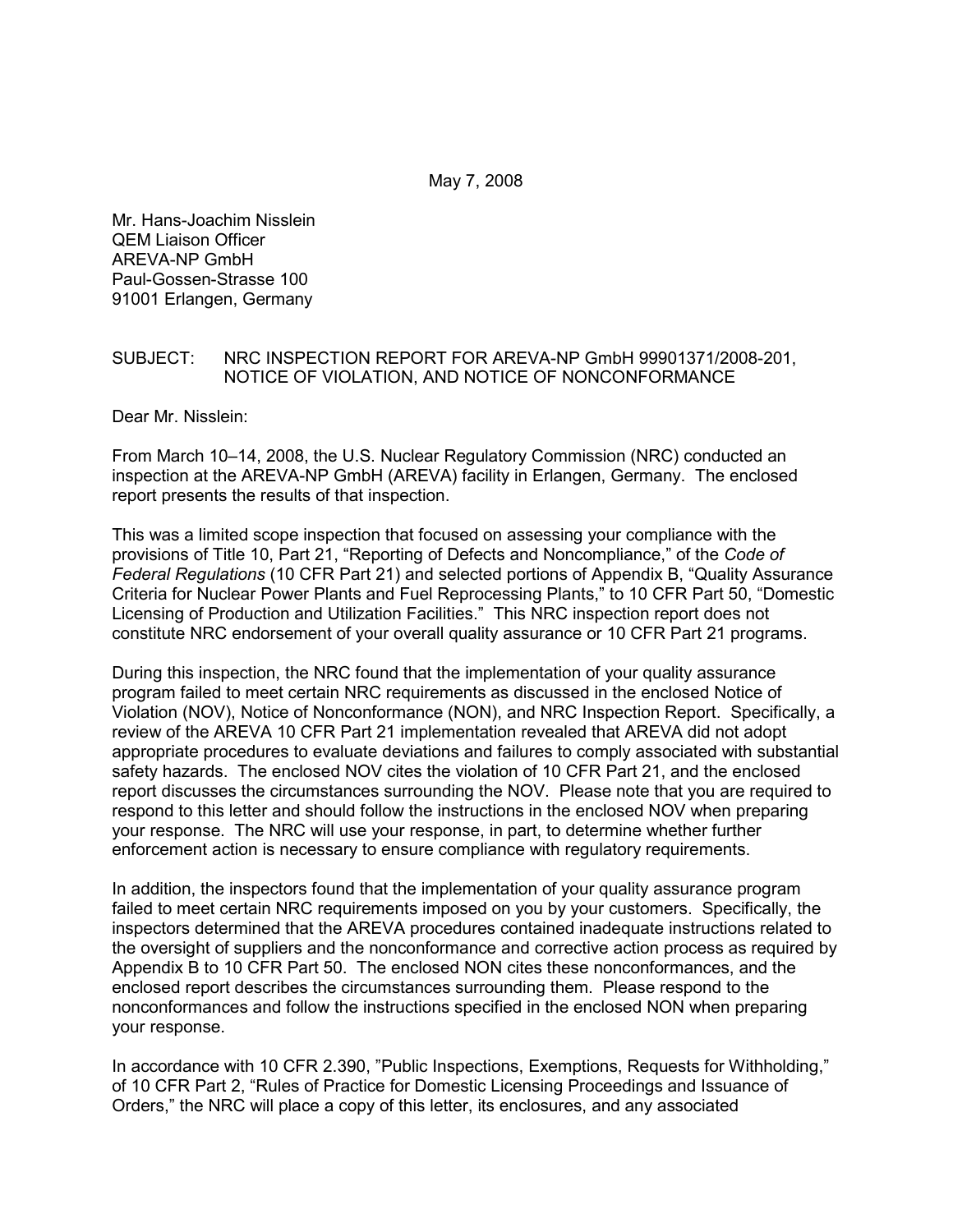H. Nisslein - 2 -

correspondence in the NRC's Public Document Room or in the NRC's Agencywide Documents Access and Management System, which is accessible from the NRC Web site at http://www.nrc.gov/reading-rm/adams.html. To the extent possible, your response should not include any personal privacy, proprietary, or safeguards information so that the agency can make the response available to the public without redaction.

Sincerely, */RA*/

> Juan Peralta, Chief Quality and Vendor Branch 1 Division of Construction Inspection & Operational Programs Office of New Reactors

Docket No.: 99901371

- Enclosure: 1. Notice of Violation
	- 2. Notice of Nonconformance
	- 3. Inspection Report No. 99901371/2008-201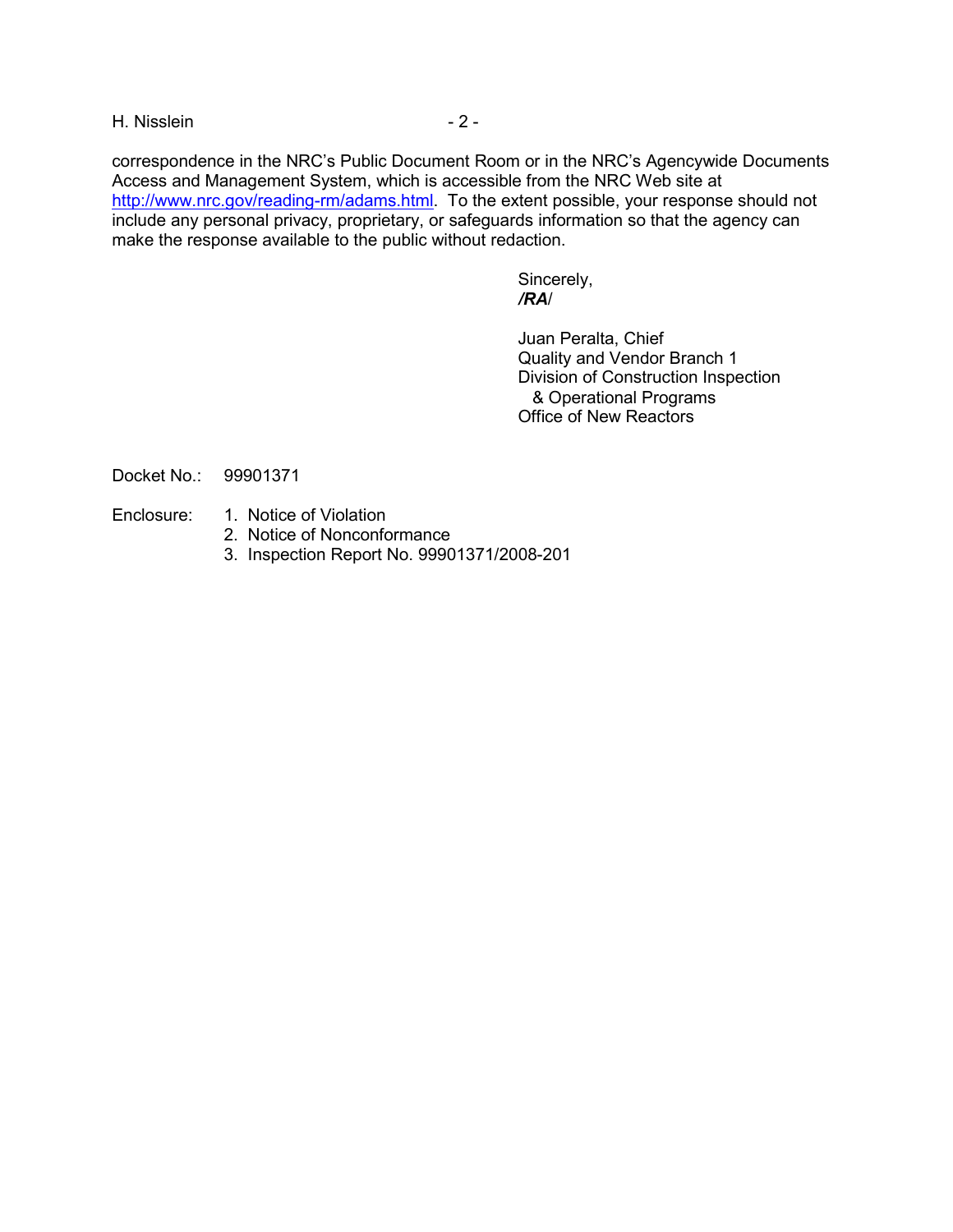H. Nisslein - 2 -

correspondence in the NRC's Public Document Room or in the NRC's Agencywide Documents Access and Management System, which is accessible from the NRC Web site at http://www.nrc.gov/reading-rm/adams.html. To the extent possible, your response should not include any personal privacy, proprietary, or safeguards information so that the agency can make the response available to the public without redaction.

Sincerely, */RA/* 

> Juan Peralta, Chief Quality and Vendor Branch 1 Division of Construction Inspection & Operational Programs Office of New Reactors

Docket No.: 99901371

- Enclosure: 1. Notice of Violation
	- 2. Notice of Nonconformance
	- 3. Inspection Report No. 99901371/2008-201

DISTRIBUTION:

| MConcepcion                     | GGalletti       | MGareri           | RidsNroDcip |
|---------------------------------|-----------------|-------------------|-------------|
| RidsNroDcipCqvp                 | RidsNroDcipCqvb | NRO ForeignTravel |             |
| Hans-Joachim.Nisslein@areva.com |                 |                   |             |

## ADAMS ACCESSION NO: ML081190190 NRO-002 NRO-002

OFFIC NRO/DCIP/CQVP NRO/DE/ICE NRO/DCIP/CQVP NRO/DCIP/CCIB NRO/DCIP/CQV NAME | MConcepcion: tsm6 | MGareri | GGalletti | RPascarelli | JPeralta DATE 04/29/2008 05/1/2008 04/292008 05/7/2008 05/7/2008

OFFICIAL RECORD COPY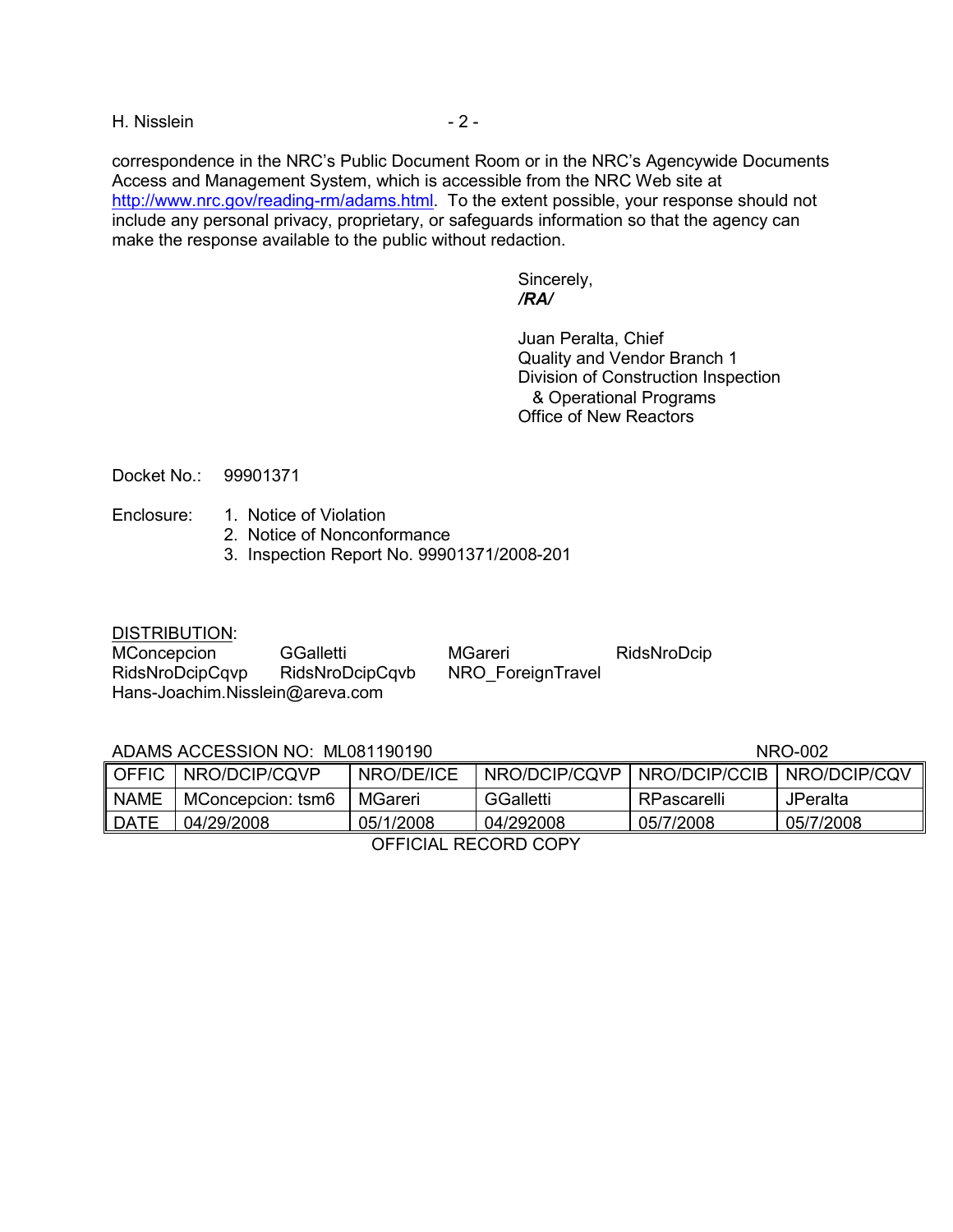# NOTICE OF VIOLATION

91001 Erlangen, Germany

AREVA-NP GmbH **Docket Number 99901371** Paul-Gossen-Strasse 100 Inspection Report Number 2008-201

A U.S. Nuclear Regulatory Commission (NRC) inspection, conducted March 10–14, 2008, of activities performed at AREVA-NP GmbH (AREVA), identified a violation of NRC requirements. In accordance with the NRC Enforcement Policy, the violation is listed below.

Title 10, Section 21.21, "Notification of Failure to Comply or Existence of a Defect and Its Evaluation," of the *Code of Federal Regulations* (10 CFR 21.21), paragraph 21.21(a), requires, in part, that each individual, corporation, partnership, or other entity subject to 10 CFR Part 21, "Reporting of Defects and Noncompliance," shall adopt appropriate procedures to evaluate deviations and failures to comply associated with substantial safety hazards as soon as practicable.

In part, 10 CFR 21.21(d)(1) requires that a director or responsible officer subject to the regulations of this part or a person designated under 10 CFR 21.21(d)(5) must notify the Commission when he or she obtains information reasonably indicating a failure to comply or a defect.

Contrary to the above, as of March 14, 2008, the AREVA 10 CFR Part 21 implementing procedure QM-AW-502, "Process and Reporting of Defects and Noncompliance of Contracts under 10CFR21," dated November 14, 2006, does not provide procedural guidance for (1) evaluating deviations and failures to comply to identify defects and failures to comply associated with substantial safety hazards and (2) notifying the Commission when a director or responsible officer subject to the regulations of this part obtains information reasonably indicating a failure to comply or a defect in accordance with 10 CFR 21.21(a) and 10 CFR 21.21(d)(5), respectively.

This issue has been identified as Violation 99901371/2008-201-01.

This is a Severity Level IV violation (Supplement VII).

Pursuant to the provisions of 10 CFR 2.201, "Notice of Violation," AREVA is hereby required to submit a written statement or explanation to the U.S. Nuclear Regulatory Commission, ATTN: Document Control Desk, Washington, DC 20555-0001, with a copy to the Chief, Quality and Vendor Branch 1, Division of Construction Inspection and Operational Programs, Office of New Reactors, within 30 days of the date of the letter transmitting this Notice of Violation. This reply should be clearly marked as a "Reply to a Notice of Violation" and should include (1) the reason for the violation, or, if contested, the basis for disputing the violation, (2) the corrective steps that have been taken and the results achieved, (3) the corrective steps that will be taken to avoid further violations, and (4) the date when full compliance will be achieved. Your response may reference or include previous docketed correspondence, if the correspondence adequately addresses the required response. Where good cause is shown, the NRC will consider extending the response time.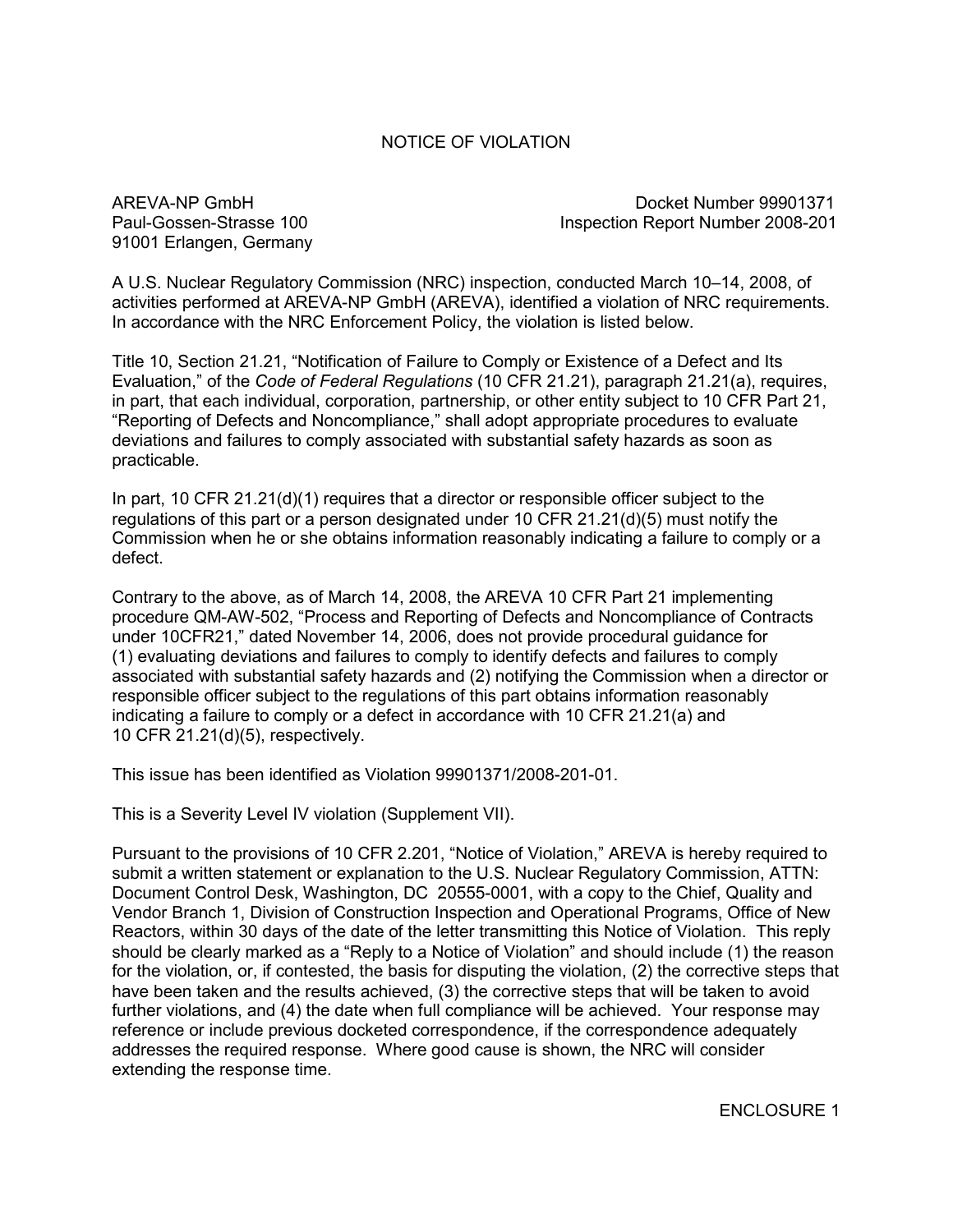Because your response will be made available electronically for public inspection in the NRC Public Document Room or the NRC Agencywide Documents Access and Management System (ADAMS), to the extent possible, the response should not include any personal privacy, proprietary, or safeguards information so that it can be made available to the public without redaction. ADAMS is accessible from the NRC Web site at

http://www.nrc.gov/reading-rm/adams.html. If personal privacy or proprietary information is necessary to provide an acceptable response, then please provide a bracketed copy of your response that identifies the information that should be protected and a redacted copy of your response that deletes such information. If you request withholding of such material, you must specifically identify the portions of your response that you seek to have withheld and provide in detail the bases for your claim of withholding (e.g., explain why the disclosure of information will create an unwarranted invasion of personal privacy or provide the information required by 10 CFR 2.390(b) to support a request for withholding confidential commercial or financial information). If safeguards information is necessary to provide an acceptable response, please provide the level of protection described in 10 CFR 73.21, "Requirements for the Protection of Safeguards Information."

Dated at Rockville, Maryland, this 7<sup>th</sup> day of May 2008.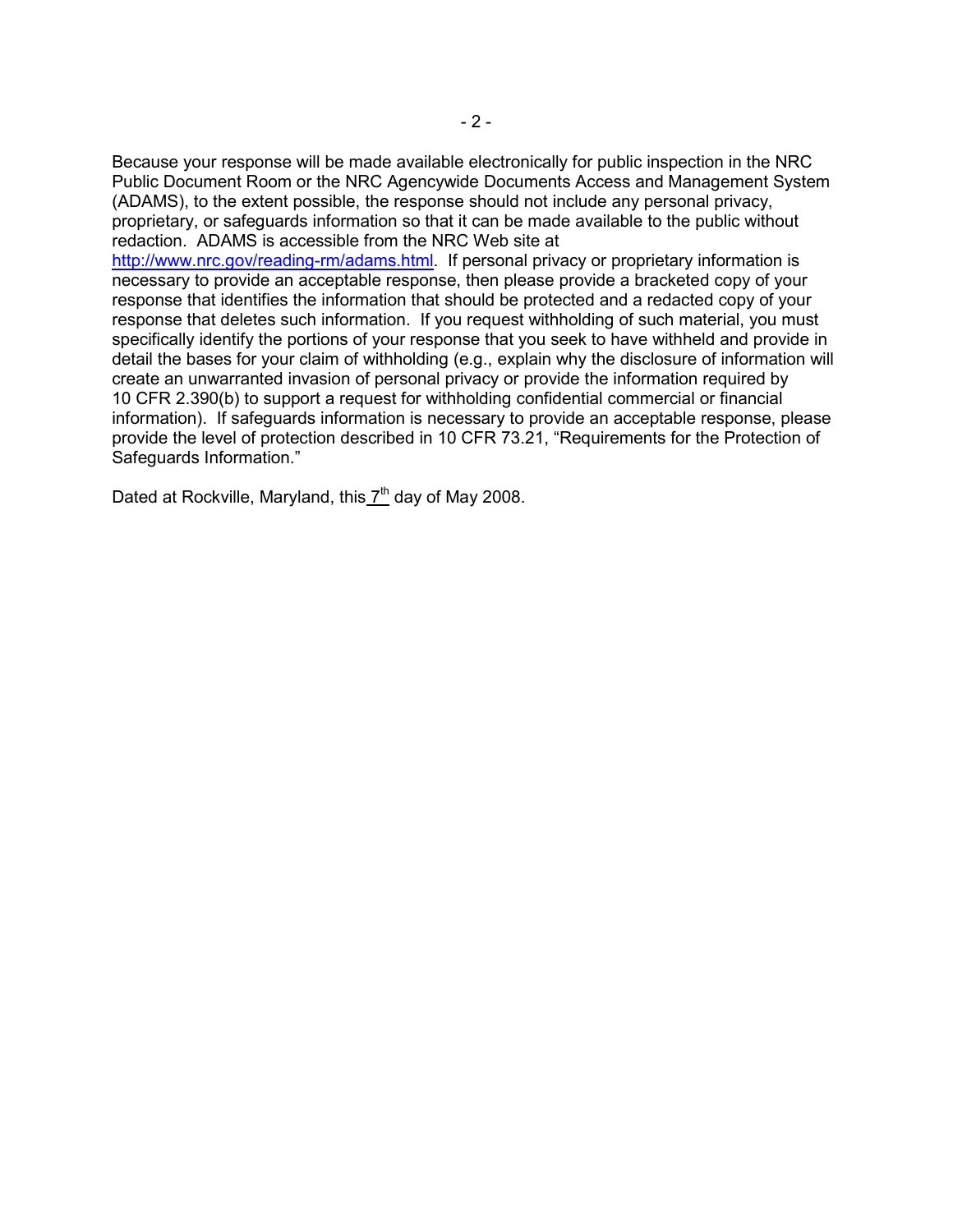## NOTICE OF NONCONFORMANCE

91001 Erlangen, Germany

AREVA-NP GmbH docket Number 99901371 Paul-Gossen-Strasse 100 Inspection Report Number 2008-201

Based on the results of a U.S. Nuclear Regulatory Commission (NRC) inspection conducted March 10–14, 2008, of activities performed at AREVA-NP GmbH (AREVA), it appears that AREVA did not conduct certain activities in accordance with NRC requirements that NRC licensees contractually imposed on AREVA.

A. Criterion VII, "Control of Purchased Material, Equipment, and Services," of Appendix B, "Quality Assurance Criteria for Nuclear Power Plants and Fuel Reprocessing Plants," to Title 10, Part 50, "Domestic Licensing of Production and Utilization Facilities," of the *Code of Federal Regulations* (10 CFR Part 50) states, in part that, measures shall be established to assure the purchased material, equipment, and services, whether purchased directly or through contractors and subcontractors, conform to the procurement documents. These measures shall include provisions, as appropriate for source evaluation and selection, objective evidence of quality furnished by the contractor or subcontractor, inspection at the contractor or subcontractor source, and examination of products upon delivery.

Procedure QM-AW-402, "Supplier Assessment (QM/EM/technical/commercial)," Revision E, dated August 28, 2006, defines the methods to approve and assess performance of suppliers to maintain their approved vendor status. The procedure is applicable to all suppliers of products and services including hardware, software, design, maintenance, and installation.

Contrary to the above, the AREVA vendor survey report (SEQ-G/2007/en/0059) dated August 8, 2007, did not contain sufficient evidence to support the closure of nonconforming conditions identified as a result of this survey. The vendor's supplier survey process does not provide a systematic method or adequate guidance for the review of supplier surveyrelated nonconformances or associated corrective actions to determine if they are being completed in a timely fashion or if measures are effective in precluding recurrence of the deficiencies.

This issue has been identified as Nonconformance 99901371/2008-201-1.

B. Criterion XV, "Nonconforming Materials, Parts, or Components," of Appendix B to 10 CFR Part 50 states, in part, "measures shall be established to control materials, parts, or components which do not conform to requirements These measures shall include, as appropriate, procedures for identification, documentation, segregation, disposition, and notification to affected organizations."

Procedure QM-AW-503, Revision E, dated October 17, 2007, defines responsibilities and procedures for handling nonconformances in supplies and services for nuclear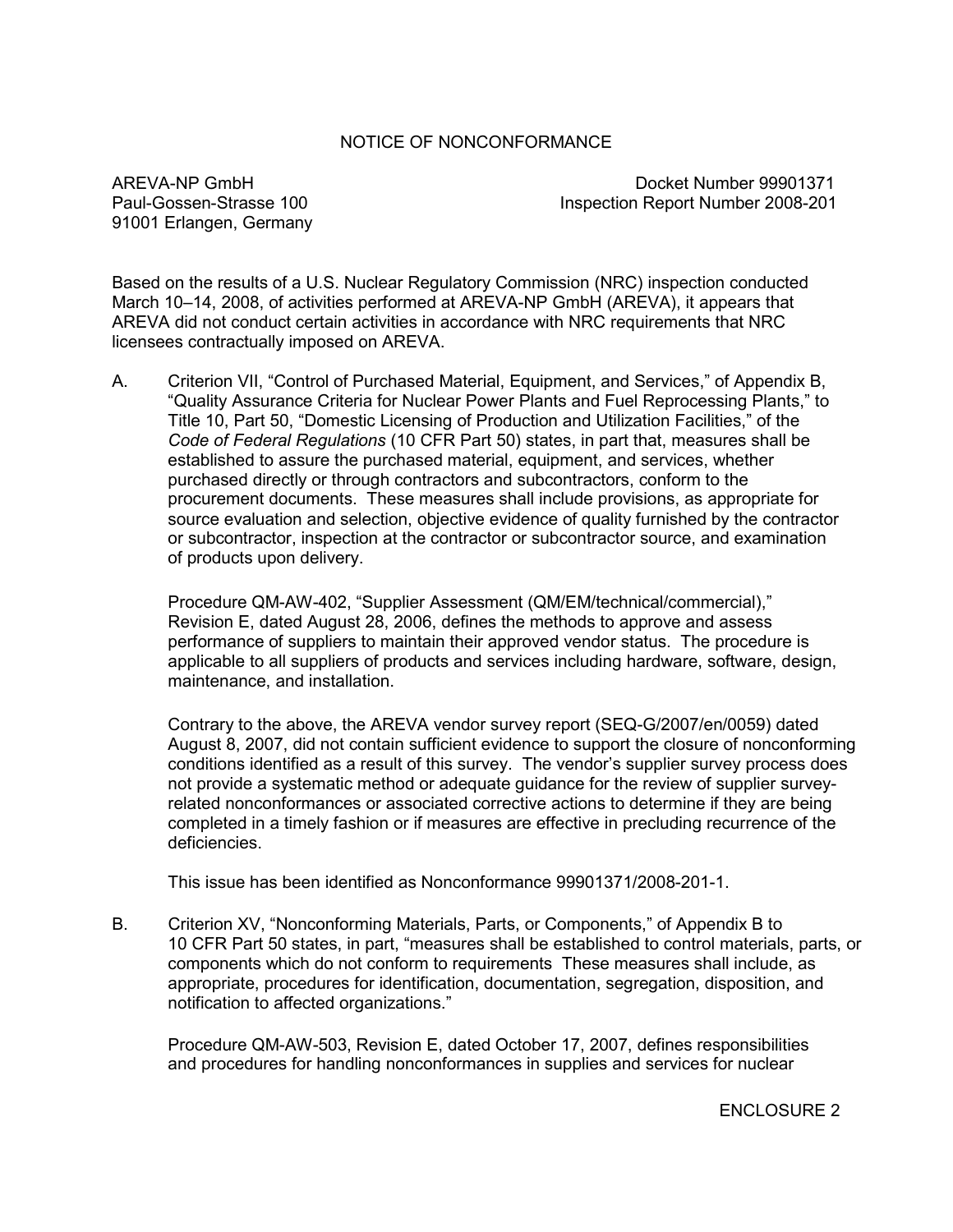facilities. The procedure describes the process for identifying, evaluating, reporting, and correcting all nonconformances.

Contrary to the above, QM-AW-503, Section 1.3, "Definitions," contains a definition of nonconformance that permits identified nonconformances to remain outside the scope of the nonconformance process if the nonconformance can be corrected within the "same processing phase."

This issue has been identified as Nonconformance 99901371/2008-201-02.

C. Criterion XVI, "Corrective Action," of Appendix B to 10 CFR Part 50 states, in part, "measures shall be established to assure that conditions adverse to quality, such as failures, malfunctions, deficiencies, deviations, defective material and equipment, and nonconformances are promptly identified and corrected. In the case of significant conditions adverse to quality, the measures shall assure that the cause of the condition is determined and corrective action taken to preclude repetition."

Procedure QM-AW-503, Revision E, dated October 17, 2007, defines responsibilities and procedures for handling nonconformances in supplies and services for nuclear facilities. The procedure describes the process for identifying, evaluating, reporting, and correcting all nonconformances.

Contrary to the above:

- 1. The vendor's corrective action program does not provide a systematic method or contain adequate guidance for the review of corrective actions to determine if they are being completed in a timely fashion and are effective in precluding recurrence of the deficiencies.
- 2. The vendor's corrective action program does not provide a systematic method or contain adequate guidance for establishing the significance level or priority for nonconformances and their associated corrective actions.

These issues have been identified as examples of Nonconformance 99901371/2008-201-03.

Please provide a written statement or explanation to the U.S. Nuclear Regulatory Commission, ATTN: Document Control Desk, Washington, DC 20555-0001, with a copy to the Chief, Quality and Vendor Branch 1, Division of Construction Inspection and Operational Programs, Office of New Reactors, within 30 days of the date of the letter transmitting this Notice of Nonconformance. This reply should be clearly marked as a "Reply to a Notice of Nonconformance" and should include (1) a description of steps that have been or will be taken to correct this item, (2) a description of steps that have been or will be taken to prevent recurrence, and (3) the dates your corrective action and preventive measures were or will be completed. Where good cause is shown, the NRC will consider extending the response time.

Because your response will be made available electronically for public inspection in the NRC Public Document Room or the NRC Agencywide Documents Access and Management System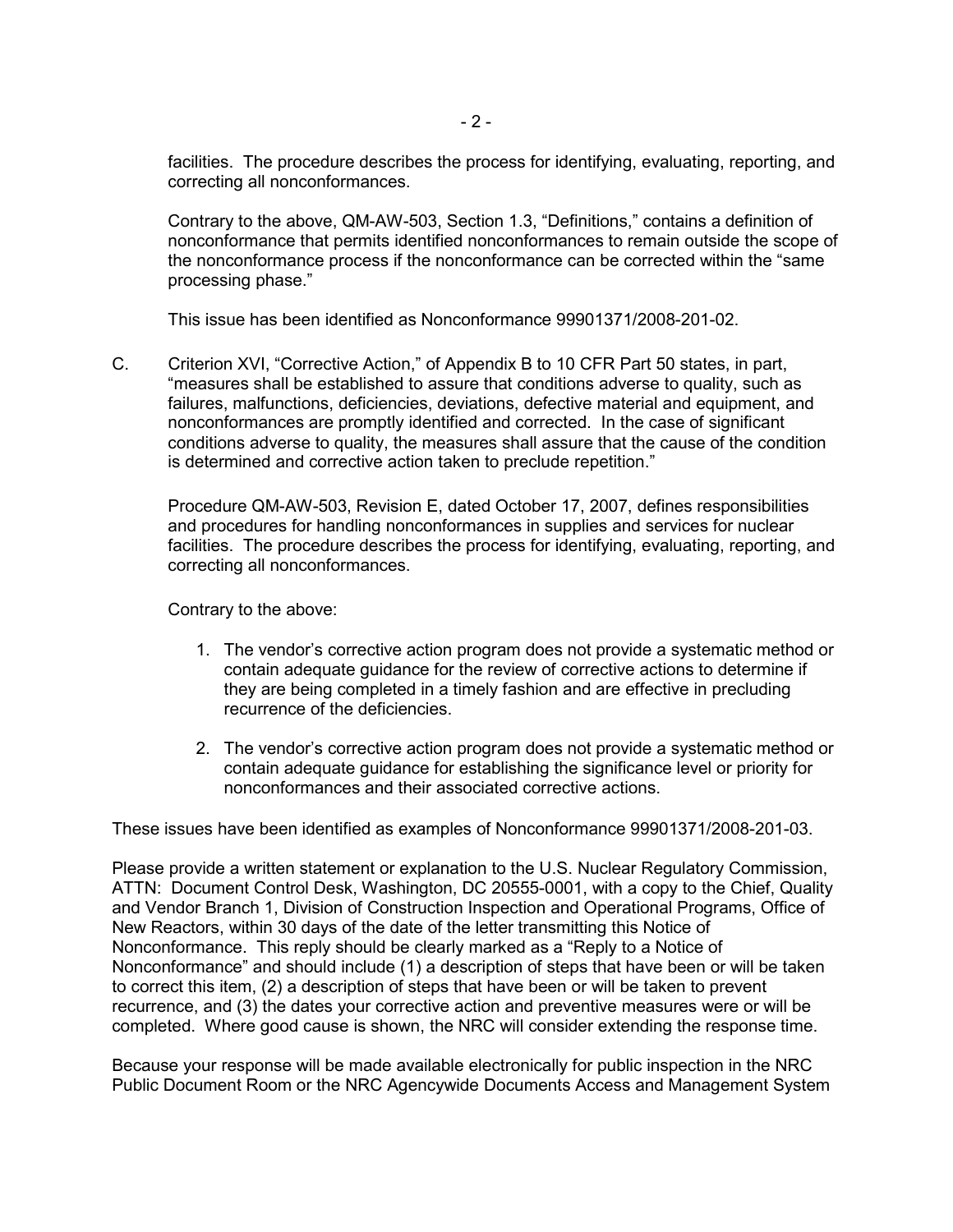(ADAMS), to the extent possible, it should not include any personal privacy, proprietary, or safeguards information so that it can be made available to the public without redaction. ADAMS is accessible from the NRC Web site at http://www.nrc.gov/reading-rm/adams.html. If personal privacy or proprietary information is necessary to provide an acceptable response, then please provide a bracketed copy of your response that identifies the information that should be protected and a redacted copy of your response that deletes such information. If you request withholding of such material, you must specifically identify the portions of your response that you seek to have withheld and provide in detail the bases for your claim of withholding (e.g., explain why the disclosure of information will create an unwarranted invasion of personal privacy or provide the information required by 10 CFR 2.390(b) to support a request for withholding confidential commercial or financial information). If safeguards information is necessary to provide an acceptable response, please provide the level of protection described in 10 CFR 73.21, "Requirements for the Protection of Safeguards Information."

Dated at Rockville, Maryland, this 7th day of May 2008.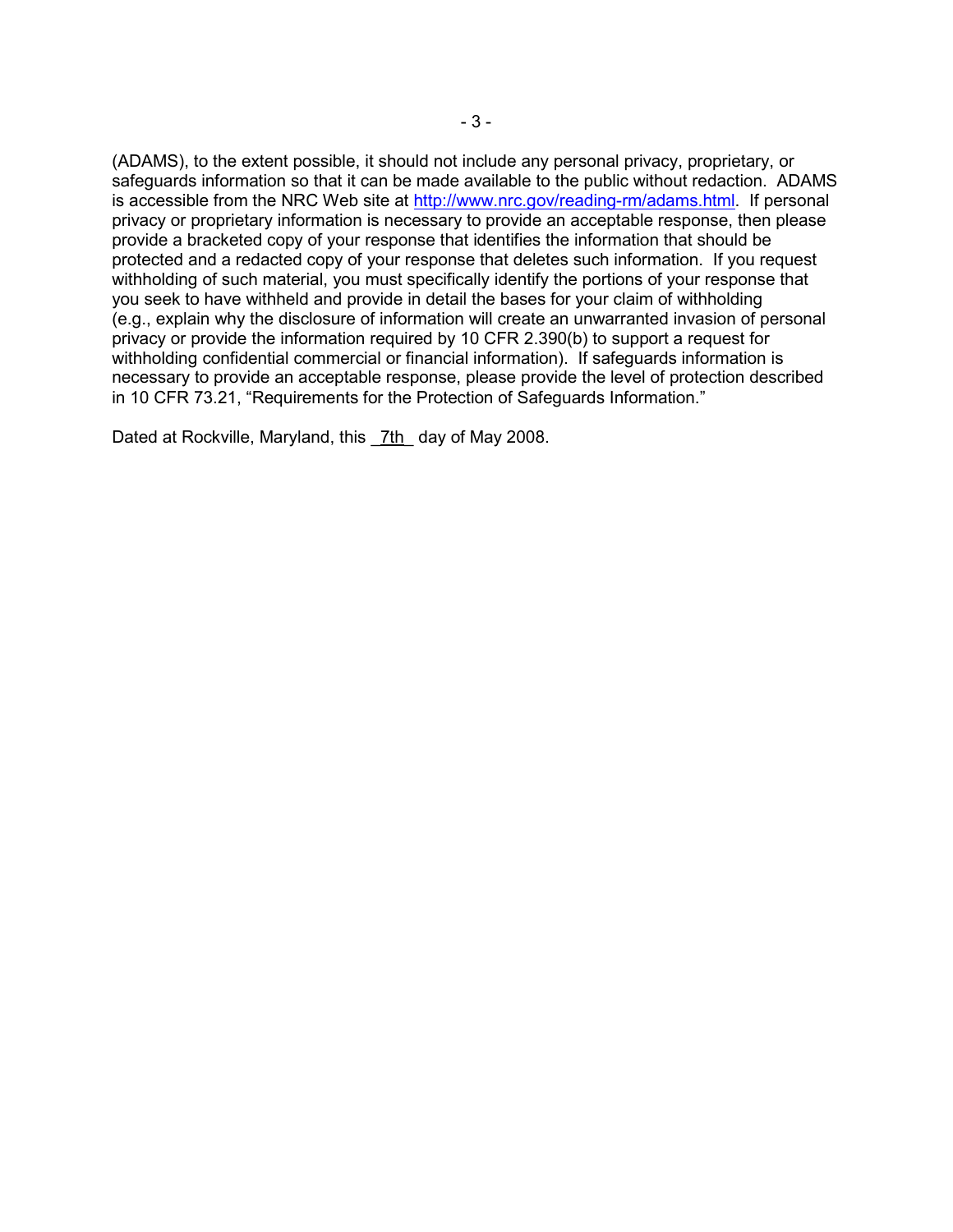## U.S. NUCLEAR REGULATORY COMMISSION OFFICE OF NEW REACTORS DIVISION OF CONSTRUCTION INSPECTION AND OPERATIONAL PROGRAMS

# **VENDOR INSPECTION REPORT**

| Report No:               | 99901371/2008-201                                                                                                                                                             |      |
|--------------------------|-------------------------------------------------------------------------------------------------------------------------------------------------------------------------------|------|
| Organization:            | <b>AREVA-NP GmbH</b><br>Paul-Gossen-Strasse 100<br>91001 Erlangen, Germany                                                                                                    |      |
| Vendor Contact:          | Mr. Hans-Joachim Nisslein, QEM Liaison Officer<br><b>AREVA-NP GmbH</b><br>Paul-Gossen-Strasse 100<br>91001 Erlangen, Germany<br>email: Hans-joachim.Nisslein@areva.com        |      |
| Nuclear Industry:        | AREVA-NP GmbH (AREVA) is a world-wide supplier of digital I&C<br>systems for use in safety-related and nonsafety-related applications<br>for commercial nuclear power plants. |      |
| <b>Inspection Dates:</b> | March 10-14, 2008                                                                                                                                                             |      |
| Inspection Team Leader:  | Greg S. Galletti, DCIP/NRO                                                                                                                                                    |      |
| Inspector:               | Juan Peralta, DCIP/NRO                                                                                                                                                        |      |
| Inspector:               | Milton Concepcion, DCIP/NRO                                                                                                                                                   |      |
| Inspector:               | Mario Gareri, DE/NRO                                                                                                                                                          |      |
| Observer:                | Mr. Stefan Schielke, from the German Federal Ministry for the<br>Environment, Nature Conservation, and Nuclear Safety (BMU)                                                   |      |
| Approved by:             |                                                                                                                                                                               |      |
|                          | Juan Peralta<br>Quality and Vendor Branch 1<br>Division of Construction Inspection<br>and Operational Programs (DCIP)<br>Office of New Reactors (NRO)                         | Date |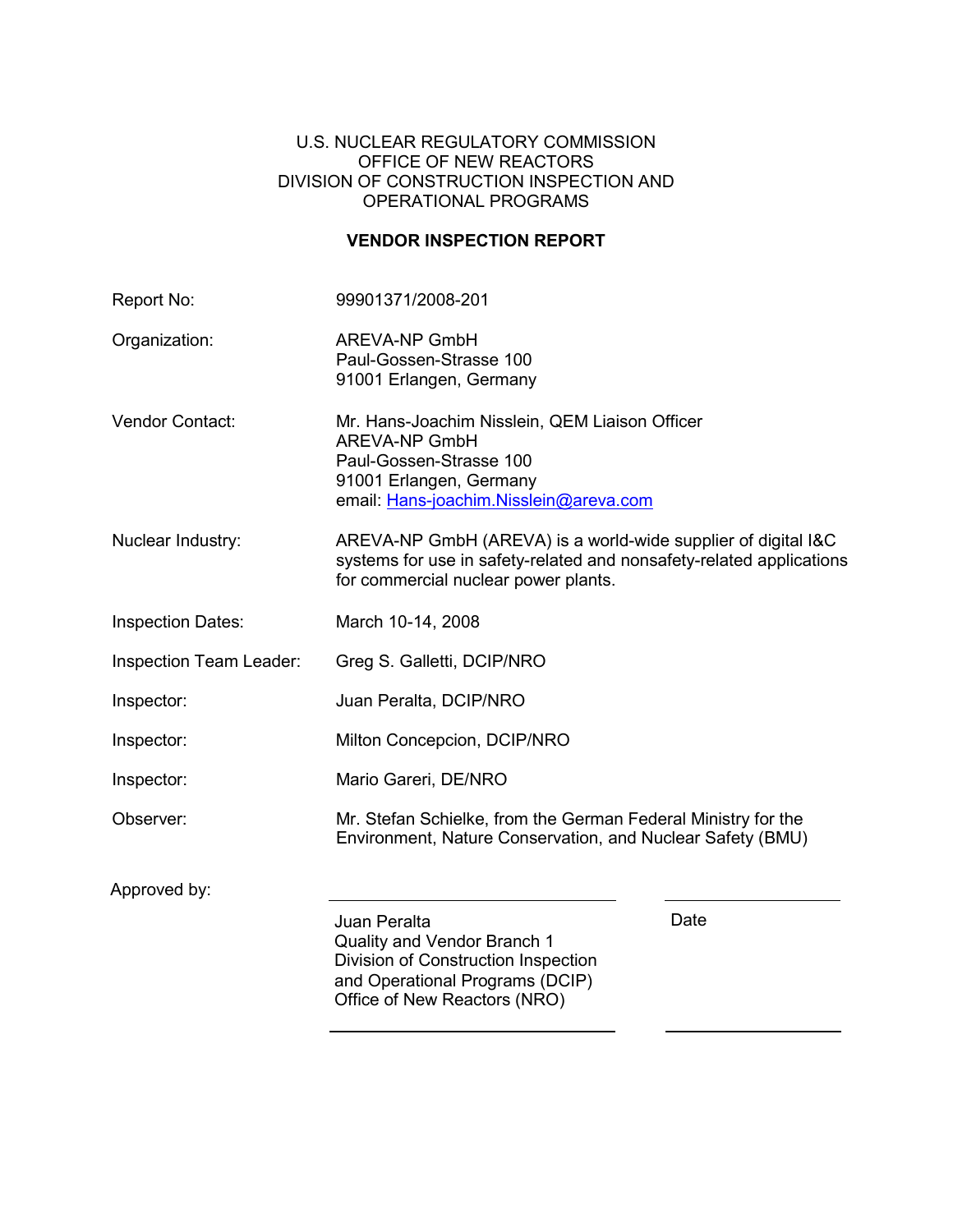## 1.0 INSPECTION SUMMARY

The purpose of this inspection was to review selected portions of the quality assurance (QA) controls and controls under Title 10, Part 21, "Reporting of Defects and Noncompliance," of the *Code of Federal Regulations* (10 CFR Part 21) established and implemented by AREVA. The U.S. Nuclear Regulatory Commission (NRC) conducted the inspection at the AREVA facility in Erlangen, Germany. The NRC inspection bases were the following:

- Appendix B, "Quality Assurance Criteria for Nuclear Power Plants and Fuel Reprocessing Plants," to 10 CFR Part 50, "Domestic Licensing of Production and Utilization Facilities."
- 10 CFR Part 21

## 1.1 VIOLATIONS

The inspection identified Violation 99901371/2008-201-01, which is discussed in Section 3.5 of this report.

## 1.2 NONCONFORMANCES

- The inspection identified Nonconformance 99901371/2008-201-01, which is discussed in Section 3.3 of this report.
- The inspection identified Nonconformance 99901371/2008-201-02, which is discussed in Section 3.4 of this report.
- The inspection identified Nonconformance 99901371/2008-201-03, which is discussed in Section 3.4 of this report.

## 2.0 STATUS OF PREVIOUS INSPECTION FINDINGS

The NRC had not previously performed an inspection at the AREVA facility in Erlangen, Germany.

- 3.0 INSPECTION FINDINGS AND OTHER COMMENTS
- 3.1 DESIGN CONTROL
- a. Inspection Scope

The inspectors reviewed the AREVA policy and procedures governing design control activities as they relate to the development of the TELEPERM XS (TXS) software and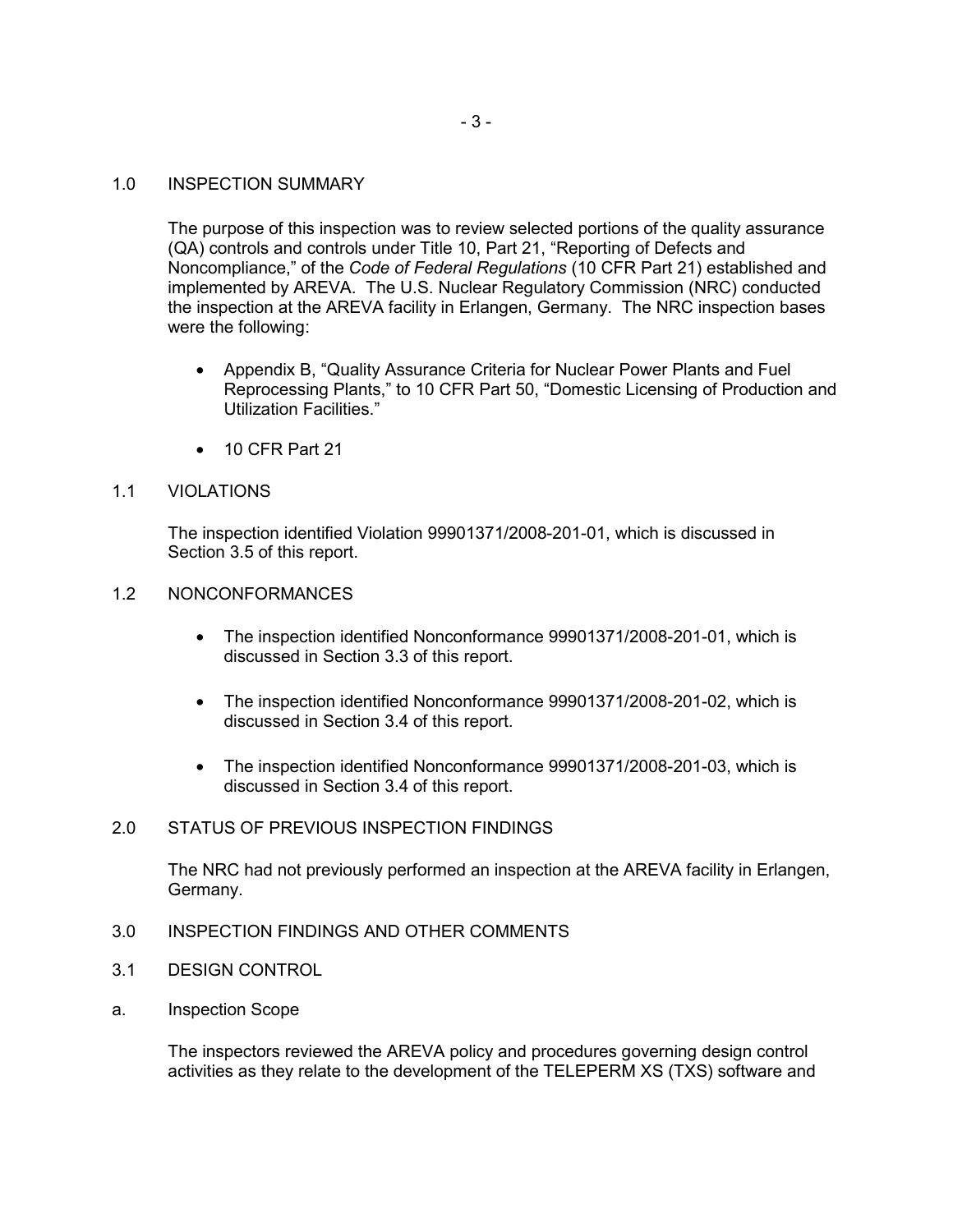hardware to ensure that those guidelines adequately described the process as required in Criterion III, "Design Control," of Appendix B to 10 CFR Part 50. The inspectors also reviewed a representative sample of design packages and observed testing activities at the AREVA TXS Integration Center to verify implementation of such requirements.

b. Observations and Findings

#### b.1 Generic System Qualification of TXS System Platform

The inspectors reviewed the software documentation associated with the TXS system platform to verify whether the process implemented by AREVA is consistent with applicable regulatory requirements and relevant industry standards, including the Institute of Electrical and Electronics Engineers (IEEE) Standard 7-4.3.2-2003, "Criteria for Digital Computers in Safety Systems of Nuclear Power Generating Stations," which gives specific requirements concerning software development activities. In addition to reviewing the documents governing the process, the inspectors also interviewed AREVA personnel to ensure that activities were commensurate with their responsibilities.

#### TXS Platform Software Development and Configuration Management

FAW TXS-1.1en, Revision A, "Phase Model for the Development of Software Components for TELEPERM XS," dated August 1, 2006 provides controls for developing, qualifying and maintaining software components of the digital safety I&C system TXS. The procedure defines the software life cycle processes to be implemented in the development of a safety-related digital system. The procedure was developed using the following the industry guidance:

- International Electrotechnical Commission (IEC) 60880: "Nuclear Power Plants—Instrumentation and Control Systems Important to Safety—Software Aspects for Computer-Based Systems Performing Category A Functions"
- DIN International Organization for Standardization (ISO) 9000-3, 1997: "Guidelines for the application of ISO 9001, 1994, to development, supply, installation, and maintenance of computer software"
- IEEE 1074-1997: "Standard for Developing Life Cycle Processes"
- American National Standards Institute (ANSI)/IEEE 7-4.3.2: Also covered by IEC 60880

The Teleperm XS system platform architecture consists of a layered software structure that includes system hardware, system software, and application software. This architecture is qualified once and maintained in accordance with the configuration management plan for the Teleperm XS system platform. The inspectors noted that changes in the Teleperm XS system platform can be related to hardware/software components due to reported complaints from customers or plant personnel involved with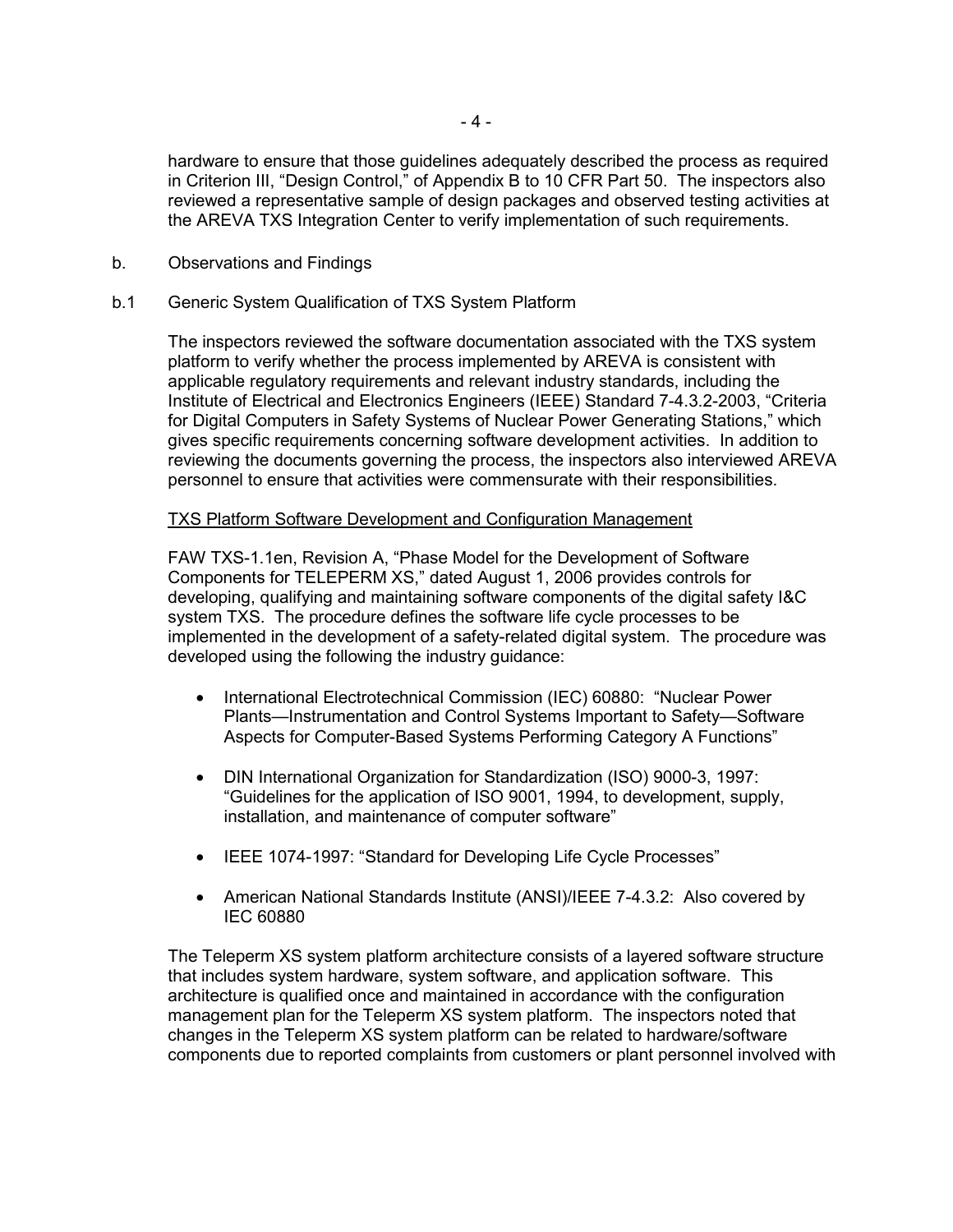the creation and modification of application software, changes or additions to task descriptions, and changes in limit values or other parameters.

FAW TXS 6.3en, "Software Requirements Specifications," Revision A, dated May 8, 2006, defines the general structure and content of TXS software requirements specification documents. The inspectors noted that the structure of the design process for the Teleperm XS includes the development of software requirements specifications, software design, implementation of the software in both general purpose and application oriented language, and system integration and validation. The inspectors also noted that the procedure considers the requirements of IEC 60880 and IEEE 830, "Recommended Practice for Software Requirements Specifications."

FAW TXS-6.4en, "Software Design Descriptions," Revision A, dated May 8, 2006, defines the general structure and content of TXS software design description documents. A TXS software design description document is a representation of a software system and is a part of the developer documentation of a TXS Configuration management (CM) plan. The inspectors noted, through the review of design documents related to the Teleperm XS platform, that a TXS design description is used as a method for communicating software design information. The inspectors were able to witness how the software system will be structured to satisfy the requirements identified in a TXS software requirements specification document. The procedure considers the requirements of IEC 60880 and IEEE 1016, "Recommended Practice for Software Design Descriptions."

FAW TXS-6.6en, Revision A, "Software Implementation Descriptions," dated May 8, 2006, defines the general structure and content of TXS software implementation descriptions. An implementation description precisely states the implementation and refinement of a TXS software design description. The inspectors verified that the TXS software implementation description is a part of the developer documentation of a TXS software component, which is developed according to the TXS phase model (FAW 1.1) and the TXS CM plan (FAW 1.5). The inspectors also noted that the procedure considers the requirements of IEC 60880.

FAW TXS 1.5en, "Configuration Management Plan for the TELEPERM XS System Platform," Revision C, dated October 4, 2005, provides controls for the configuration requirements and specifies the processes for generating configuration identifiers, controlling changes, and maintaining version control during the development process. Configuration management (CM), as described in this engineering procedure, is based on the system platform of TXS and represents a generic basis for developing and implementing safety-related digital I&C systems. The CM as specified comprises the technical support and management of the product life cycle of the TXS system platform, which includes all the hardware and software components recorded in the product structure plan as well as the associated development documentation. This engineering procedure also addresses the requirements of the type tests for the TXS system platform which covers the recommendations of relevant parts of DIN EN ISO 10007, "Quality Management, Guidelines for Configuration Management," issued December 1996, and IEEE 828, "Software Configuration Management Plans," dated May 1998.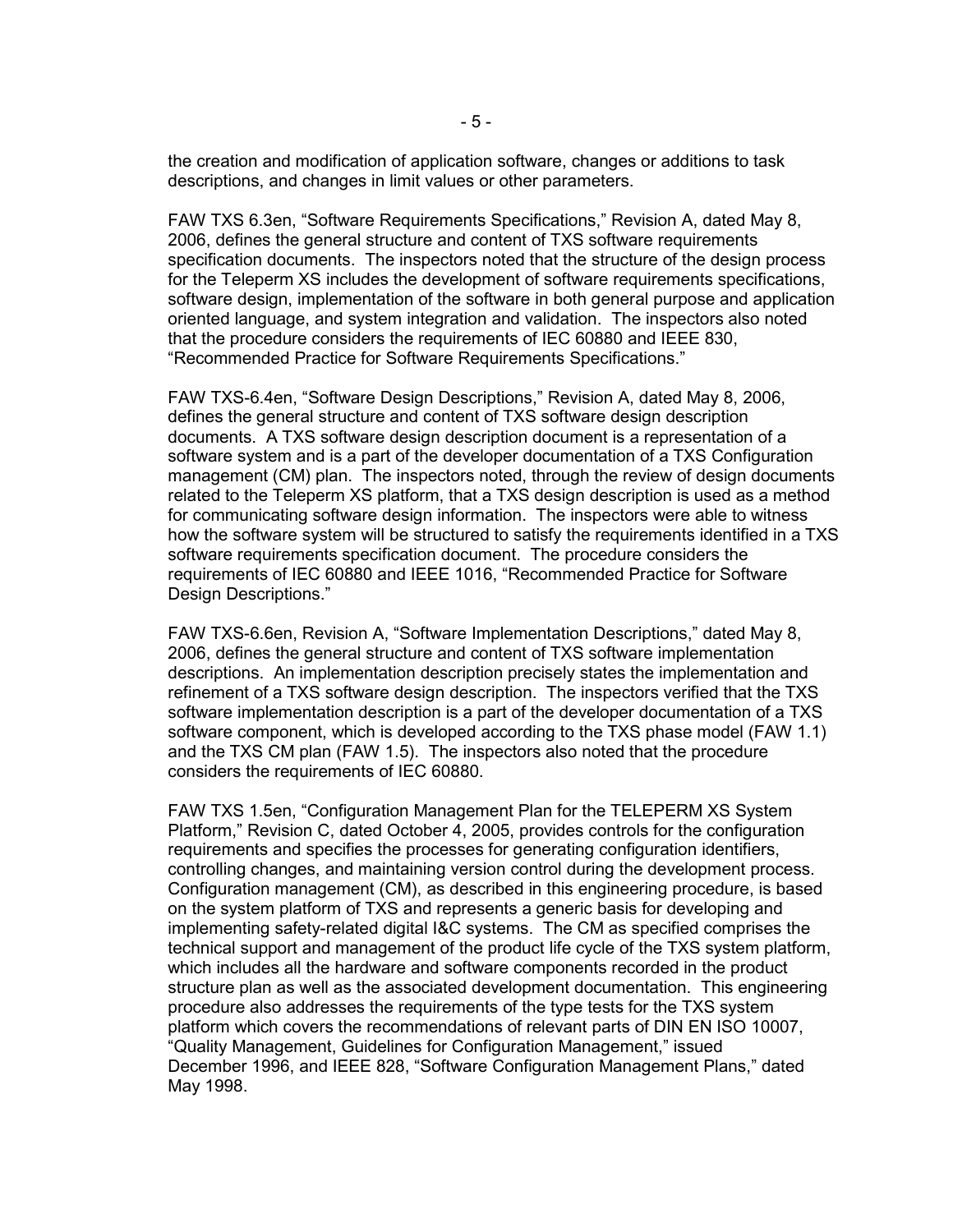NFLE-F DM 100008, "Method and Rules for Configuration Identification and Change Management of TELEPERM XS Plant-Specific Software," Revision A, dated May 25, 2007, provides the rules and methods to manage the configuration and changes of all software items within a TXS project. The procedure includes controls for documenting changes to a plant-specific project, routine review activities, controls for management review and approval of such changes, and documentation requirements. The inspectors reviewed documentation related to changes to software items in the Teleperm XS system platform, including documents dealing with the management of the specification and coding environment (SPACE) databases and the qualified display system (QDS) files. Report NLTD-G/2007/en/0140, "Configuration of the Software Package 'TXS CORE Software' for LINUX, Release 3.3.2," Revision B, dated December 21, 2007, identifies the configuration items, describes the structure of the software package, and assigns the test certificates to the respective configuration items. The inspectors noted that the report adequately identified the configuration items and their respective test certificates. Also, the report was reviewed and approved by the responsible organization. The inspectors also reviewed TXS Change Request (CR) 1284, dated October 6, 2005. This CR was generated because of a simulation-based validation tool (SIVAT) feature request. The situation or problem leading to the request was that SIVAT could not plot monitoring signals. The inspectors reviewed the resolution of this CR and noted that it contained all of the necessary information as required by the change management process. The inspectors found no issues associated with the software development or configuration management aspects of the TXS platform. Additional information regarding configuration management control for plant-specific applications can be found on pages 12 and 13 of this inspection report.

## TXS Platform Verification and Validation

FAW TXS 1.6en, "Software Verification and Validation Plan (V&V Plan)," Revision A, dated March 29, 2006, provides controls for the development and maintenance of software components of the TXS system platform. The procedure specifies the areas of application, the organizational responsibilities, requirements for independent V&V activities, and documentation requirements. The inspectors noted that the structure established by AREVA is based on IEC 880-1986, "Software for Safety Systems in Nuclear Power Stations," which is compatible with IEEE 7-4.3.2. The inspectors also noted that the V&V process is adequately documented, and included the system specification phase, the functional specification phase, the detailed design description phase, the implementation phase, the test specification phase, and the test phase. Additional review of V&V activities is documented on page 12 of this inspection report.

#### TXS Platform Testing

FAW TXS 4.1en, "Software Tests," Revision B, dated February 12, 2008, provides rules for the specification, performance, and evaluation of tests including documentation and presentation of the results to ensure that the software testing process in the digital safety I&C system TXS is uniform, structured, and traceable. The procedure specifies the testing phase of the TXS development process as prescribed in engineering procedure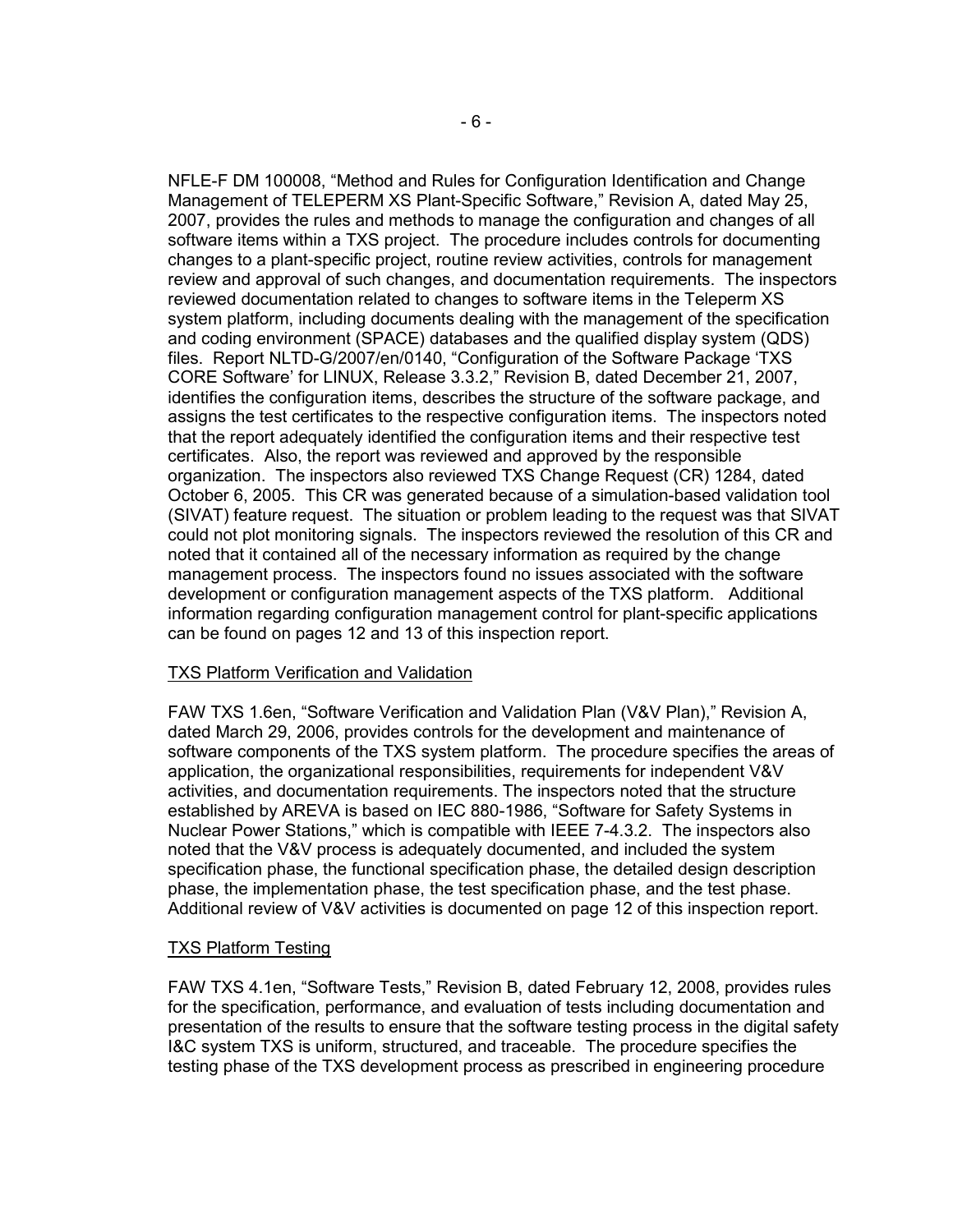FAW 1.1. Testing requirements include specifying the test requirements, performing the tests, and producing the test report. Testing includes module testing, component testing, and system testing in a simulated and real environment. The inspectors reviewed Test Report No. 66-5065211-00, "Surveillance and Functional Test Report for Additional Equipment," dated December 13, 2005. This test report included a description of the test configuration, configuration control (hardware/software), test summary, and resolution of anomalies or acceptance criteria deviations. The test report provided the results for the component qualification tests performed in Procedure 51- 5055032-00, "Teleperm XS Functional Test Procedure for TXS and Support Equipment IAW EPRI 107330 and TR102323." As the test report describes, Procedure 51- 5055032-00 provides the details for each test to be performed, as well as the data sheets used to record the data collected during each test. The inspectors found no issues or discrepancies with engineering procedure FAW TXS 4.1en or the associated Summary Test Report.

FAW NL-G-008, "Preparation and Handling of Certificates of Conformance and Quality Control Inspection Reports in NL-G," Revision A, dated December 11, 2007, provides controls for the preparation of Certificates of Conformances (CoCs) and/or Quality Control Inspection Reports (QCIRs). The procedure defines the preparation and handling of CoC and quality control inspection, manufacturing surveillance, acceptance, and documentation review of electrical and I&C components/services for power plants. The inspectors confirmed that AREVA shall issue a CoC for hardware/software in the scope of 10 CFR Part 50, Appendix B/NQA-1 orders if a CoC is contractually agreed on with the customer. The inspectors noted that preparation of a QCIR is necessary if AREVA personnel performs independent inspections at suppliers. The inspectors reviewed the CoC for Oconee "TXS Software" (CoC/NLQ-G/07/NI/003B, Revision B, and dated July 20, 2007) to verify that it was prepared in accordance with the vendor's program guidance and that it contained the required information. The inspectors confirmed that the document contained the required information including: the customer name, plant site, customer order number, and safety relevance, as well as a summary of data and certification statement. The inspectors found no issues associated with the platform test activities.

#### Development Infrastructure Security

The inspectors requested engineering procedure FAW-TXS 1.7, "Information Security," dated August 23, 2004, to review the security aspects during the development of the TXS operating system software and function block library software to determine whether AREVA has a secure software development infrastructure. The vendor indicated that a corporate-wide procedure for information technology security incorporating all of the FAW 1.7 requirements had superseded this procedure. The inspectors reviewed the new procedure, AREVA NP GmbH "Informationssicherheit," dated November 25, 2005, with support from the vendor's technical staff. The inspectors also conducted detailed interviews with AREVA personnel to ensure that this new replacement procedure covered the necessary security aspects and requirements of a secure software development infrastructure. The inspectors requested information regarding, but not limited to, isolation of the development computers/network from the corporate network, access control and access rights to particular development computers, process for using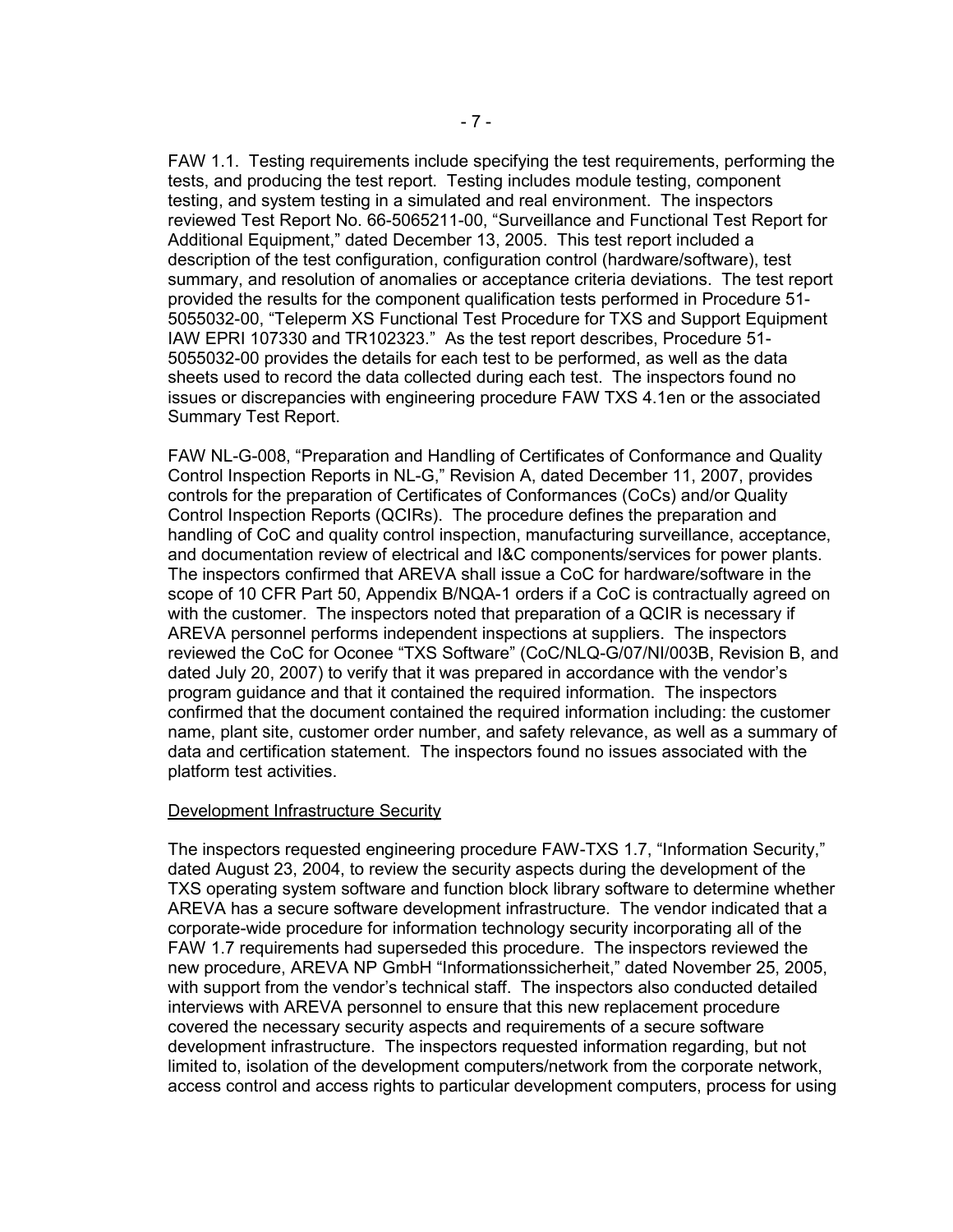purchased software, and physical access restrictions to the development lab. Additionally, the inspectors verified implementation of security measures during the tour of the TXS platform development lab. The inspectors found no issues associated with the security controls used for the development of TXS software.

#### b.2 Project-Specific Qualification of TXS System Application

The inspectors reviewed the design process used by AREVA for the qualification of TXS for project-specific applications. For each plant system controlled by the TXS system, AREVA develops a system quality plan and software quality plan. These quality plans complement the project's QA plan with measures that are specific to I&C. Design procedures describe the engineering process for I&C activities that need to be performed for a specific project. The process developed by AREVA ensures that the TXS platform is qualified for each project.

The inspectors focused the design review on the Olkiluoto 3 (OL3) project documentation. For this review, the inspectors selected the protection system of the OL3 design. Specifically, the inspectors selected a function within the protection system that is used to trip the reactor on low pressurizer pressure (REACTOR TRIP ON PZR PRESSURE <MIN2p). The inspectors verified the process used to design, manufacture, qualify, and test the TXS software and hardware, starting from general and functional requirements contained in the OL3 preliminary safety analysis report (PSAR), the translation of these requirements into system processing requirements and function specifications, and the incorporation of these requirements into functional diagrams, generation of software code, software validation, factory acceptance testing, and system configuration control. To this end, the inspectors reviewed a sample of project-specific procedures and reports that documented different activities associated with the qualification of the TXS platform to verify compliance with administrative requirements contained in the AREVA design control process. Additionally, the inspectors interviewed AREVA personnel to ensure that activities were commensurate with their responsibilities.

## System and Software Quality Plans for Olkiluoto 3

NFLE DC 1005, "Protection System (PS) System Quality Plan," Revision F, dated January 14, 2008, provides the system quality plan for the protection system in the OL3 project. It specifies how the general, functional, and safety requirements contained in the contract, PSAR, and regulatory guidelines are applied during the development of the OL3 protection system design. The inspectors reviewed the system quality plan and noted that it describes organizational responsibilities and provides detailed descriptions of the steps necessary for the realization of the protection system design. This description includes input/output data requirements, software and hardware design specification requirements, qualification requirements, installation and testing requirements, documentation requirements, review requirements that need to be accomplished throughout the life cycle, problem reporting and corrective action, V&V activities, and configuration and change management activities. The system quality plan also includes a requirements traceability matrix that documents project-specific requirements for the OL3 project, including YVL Guides issued by the Radiation and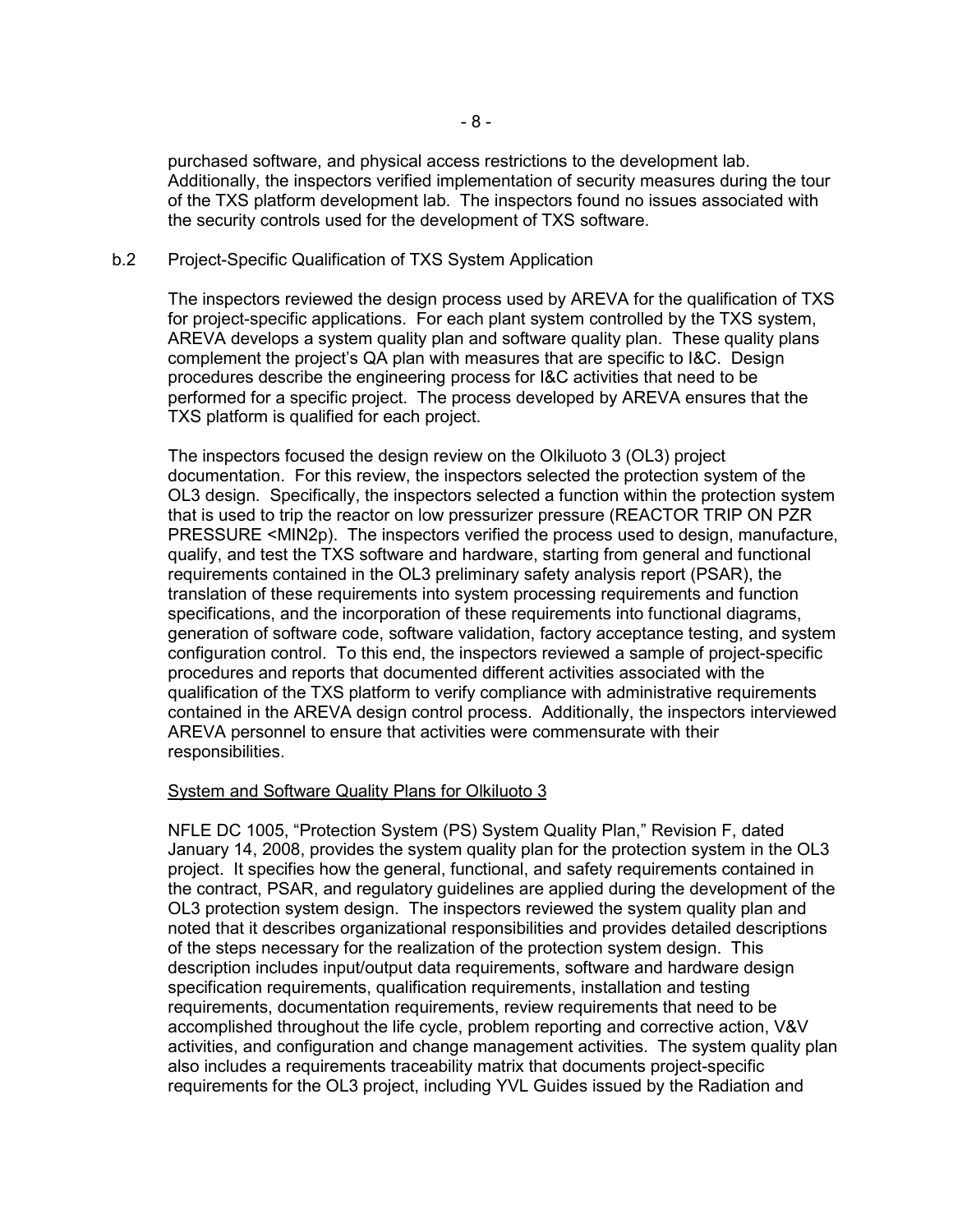Nuclear Safety Authority and generic requirements established in the contract. The inspectors identified no issues.

NFLE DC 1015, "Protection System, Severe Accident, Rod Position and Boron Concentration I&C Software Quality Plan," Revision G, dated February 18, 2008, describes the software quality plan for the protection system, the severe accident I&C, the rod position measurement, and the boron concentration measurement system in the OL3 project. The inspectors reviewed the software quality plan and noted that it describes the life cycle for the SVE2 application software, the life cycle for the software installed in the service unit used for monitoring, testing, maintaining, and diagnosing the TXS system, and the life cycle for the software installed in the QDS. The software quality plan also provides details of specific software development activities that are unique to each system. In addition to software life cycle controls, the software quality plan describes organizational responsibilities, documentation requirements, review and audit requirements throughout the life cycle, problem reporting and corrective action, training for personnel involved in development and testing activities, risk management, and interfaces with the development of the TXS platform. The inspectors reviewed the process implemented by AREVA which is consistent with IEEE 730-1998, "Software Quality Assurance Plans"; IEEE 1012-1998, "Software Verification and Validation"; and IEEE 1028-1997, "Software Reviews," and no issues were identified.

#### Functional Requirements and Function Diagram Generation

NFPSR DC 1014, "Functional Requirements of P/S Protection and Functions," Revision J, dated July 18, 2007, provides guidance for the development of functional requirements for primary and secondary protection I&C functions used in the OL3 protection system. The procedure controls the translation of functional requirements into inputs that are used for the definition of the protection system, I&C instrumentation, and further elaboration of functional diagrams. The inspectors reviewed Appendix A2 of NFPSR DC 1014 which was completed for the OL3 project. The inspectors noted that process engineers extracted this description from the OL3 PSAR and translated it into functional requirements. The inspectors verified that Appendix A2 contains the functional description, tasks, relevant events, safety functions, general requirements, inputs, and outputs for, among other functions within the protection system, the REACTOR TRIP ON PZR PRESSURE <MIN2p function, which the inspectors selected as a sample.

NFLE DC 1018, "Protection System—Functional Diagrams," Revision I, dated November 27, 2007, controls the development of functional diagrams used in the protection system. This procedure provides instructions for the generation of functional diagrams that are implemented in the protection system for the OL3 project. These functional diagrams describe the digital signal processing performed by the protection system from the acquisition of the sensors to the orders sent to the actuators. The inspectors reviewed functional diagrams and functional descriptions contained in Appendix A of NFLE-DC 1018 associated with the REACTOR TRIP ON PZR PRESSURE <MIN2p function, which are based on the general requirements in NFPSR DC 1014. The inspectors verified that functional diagrams include delimitations, inputs, analog and binary processing, transfer of information, and order outputs for each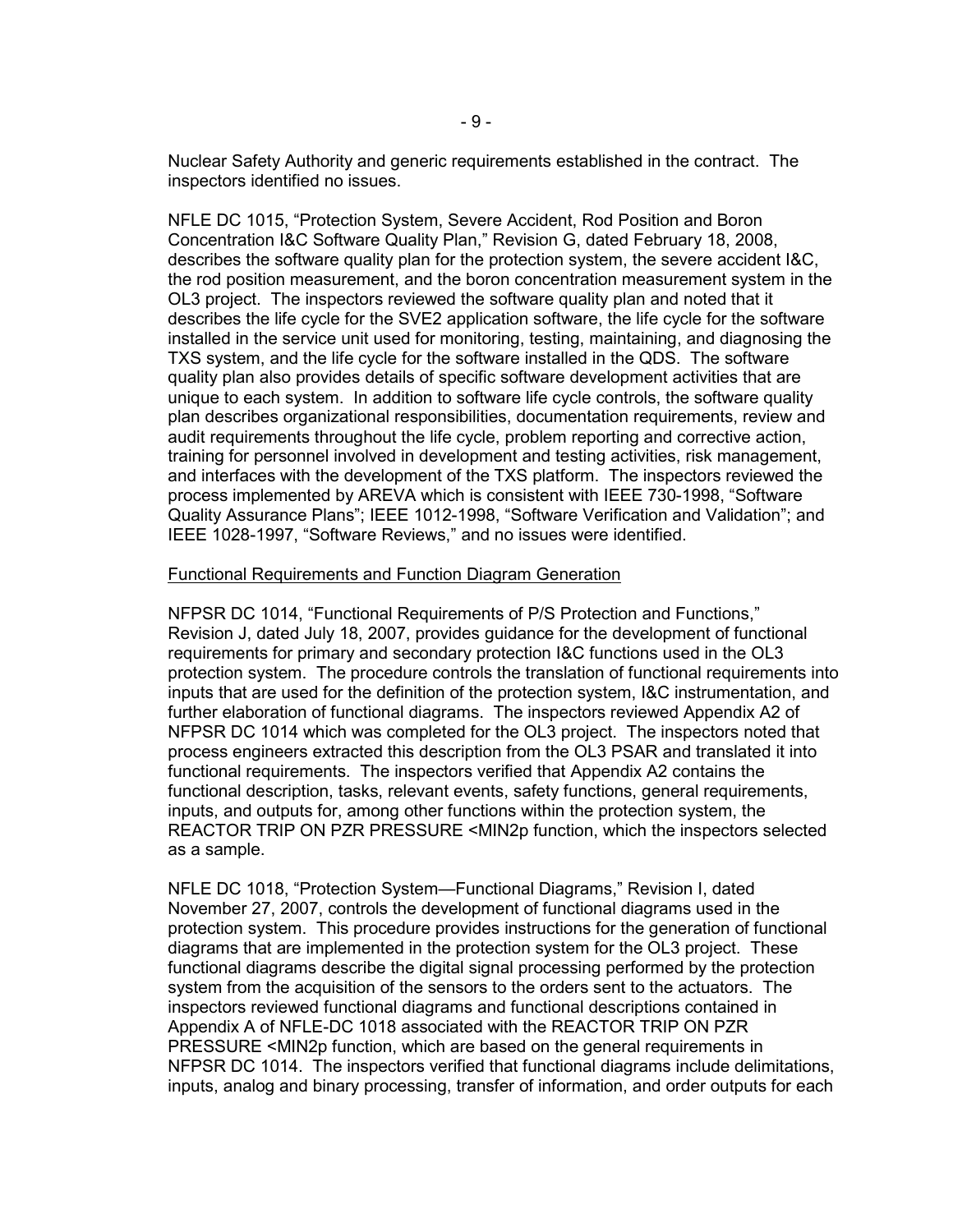division of the protection system. The inspectors noted that the functional description of the REACTOR TRIP ON PZR PRESSURE <MIN2p function includes safety classification, relevant events associated with the actuation of the function, and signal processing requirements.

NFLE DC 1114, "Protection System, Rod Position, Boron Concentration I&C Function Specification, Level 3," Revision F, dated January 17, 2008, introduces I&C function specifications for the protection system, rod position, and boron concentration I&C for the OL3 project. These function specifications provide the structure of the application software in terms of TXS inputs, outputs, algorithms, coding of internal and external signals, and delimitation and coding of the I&C function diagrams. The procedure provides guidance for the generation of I&C functions to be implemented, allocates them to the different processing units, and combines functional diagrams with processes related to the architecture of the protection system and the TXS platform. These function specifications are further used for the detailed design of software requirements and for the preparation of software validation tests. The inspectors reviewed the function specification associated with the REACTOR TRIP ON PZR PRESSURE <MIN2p function selected as a review sample. Appendix A to NFLE DC 1114 provides a matrix with all the functions and submodules that constitute the I&C function specifications of the protection system used in the OL3 design. The inspectors observed that the sampled function is represented as a detailed functional chain from sensor measurement through information processing and actuator control. Other I&C functions are categorized based on the type of action required. The inspectors noted that functions are grouped for reactor trip functions, engineered safety features actuation system functions, emergency diesel generator functions, permissive functions, and monitoring functions. Submodules describe processes that are common to several I&C functions, including sensor measurements and actuations. The inspectors identified no issues.

NFLE DC 1129, "Protection System, Rod Position, and Boron Concentration I&C Function Specification," Revision E, dated January 16, 2008, supplements NFLE DC 1114 by providing complete, detailed function specifications for software and hardware of I&C systems used in the protection system, rod position, and boron concentration systems of the OL3 project. These function specifications are structured hierarchically, starting with I&C functions and followed by modules and submodules, including input, actuation, processing, and TXS service submodules. This procedure also provides input to software validation test analyses and the software detailed design employing the SPACE software tool, used for software code generation and code verification activities. The inspectors reviewed the I&C functions specification of the REACTOR TRIP ON PZR PRESSURE <MIN2p, contained in Appendix 1.1 of NFLE DC 1129. This functions specification is created using the Functional Requirements Specification Database (FunBase) tool. The inspectors noted that the functions specification lists all signals that are exchanged to/from other I&C functions or modules and specific thresholds and parameters associated with this function. Additionally, the inspectors observed the models created for the sampled function in SPACE, and AREVA personnel showed the inspectors the process for generating code using procedure NLE-F DM 10008, "Method and Rules for Configuration Identification and Change Management of Teleperm XS Plant-Specific Software," Revision A, dated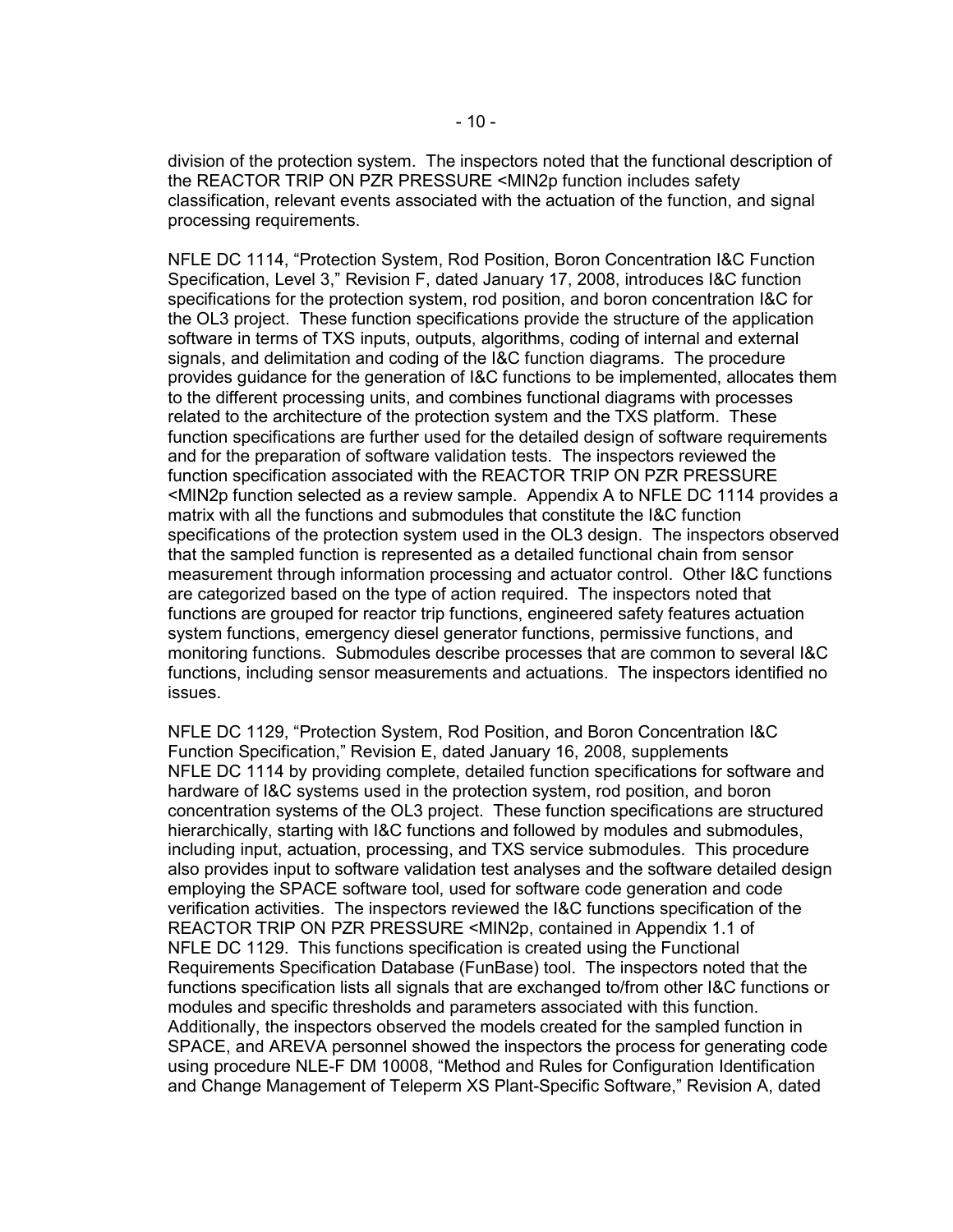May 25, 2007, which controls code generation activities and configuration and changes of all software items of TXS projects. The inspectors identified no issues.

#### Software Design Review Activities

NFLE 05-5049, "Guidelines for Detailed Design Reviews," Revision C, dated August 1, 2006, provides controls for software reviews defined in software quality plans. This procedure documents the steps needed to conduct a software review, including input data utilized, anomaly management, and adherence to applicable quality plans, software V&V plans, and software CM plans. The inspectors reviewed the following reports of review meetings associated with the OL3 project:

- Report of Review Meeting No. NLE-F 07.5283, technical review meeting to review correctness and completeness of system requirements and system specifications for the protection system and priority and actuator control system, dated August 14, 2007
- Report of Review Meeting No. NLE-F 07.5172, Revision B, assessment of adequacy and completeness of input data required to perform system, hardware, and software design of the protection system and submodule actuation I&C systems, dated August 22, 2007
- Report of Review Meeting No. NLE-F 07.5390, system requirements specification review for the protection system, dated October 25, 2007

The inspectors verified that documentation of the review activities was in accordance with NFLE 05-5049 and followed the review report template in Appendix A of NFLE 05- 5049. The inspectors noted that these reviews were very comprehensive and included action items based on the analysis of technical comments collected during these reviews. The inspectors identified no issues.

## Hardware Design and Configuration

Engineering procedure FAW No. NGLL-127, "Basics and Provisions for the Engineering Process Execution Planning for Teleperm XS Projects," Revision A, dated October 5, 2005, controls the design, manufacturing, and testing of hardware equipment used in the TXS system. AREVA uses this procedure to develop project-specific hardware requirements. For the OL3 project, the inspectors reviewed hardware configuration descriptions, design output documents, and cabinet drawings to verify compliance with program requirements. To this end, the inspectors requested a review report of a cabinet design conducted by AREVA. As required in procedure NGLL-127, cabinet documentation needs to be reviewed and approved before being released to manufacturing. The inspectors verified that the review was adequately documented and conducted by personnel not involved in the preparation of such documents. The inspectors noted that, for changes in hardware design, AREVA used project-specific procedure IPI-6-233, "Teleperm XS I&C Change Management after Official Start Hardware Detail Engineering," Revision A, dated June 20, 2006. The inspectors reviewed a modification sheet prepared for two cabinets, 30CLE24 and 30CLF24. The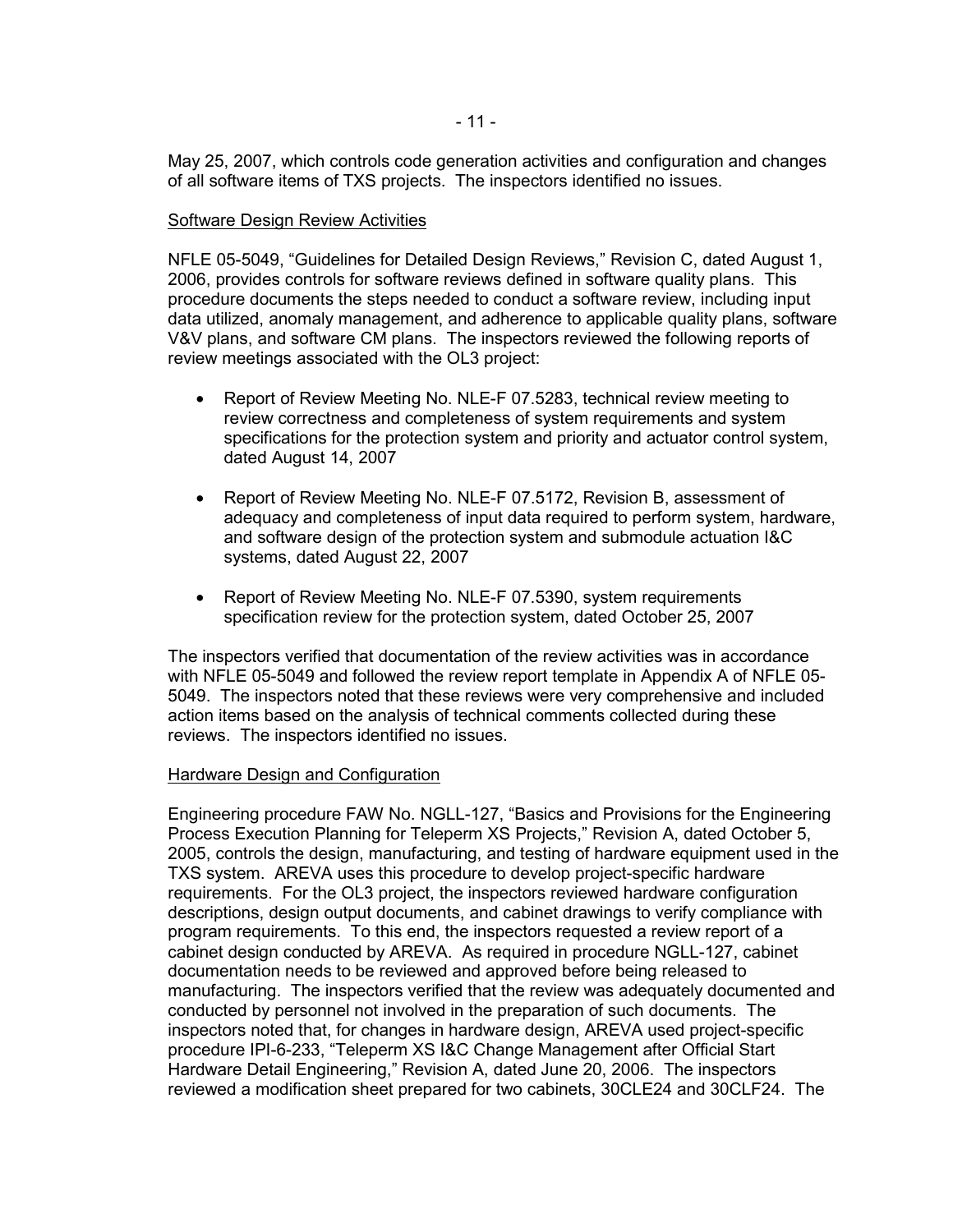inspectors verified that the responsible organizations had appropriately signed and verified the documentation. The inspectors identified no issues.

#### Software Verification and Validation

NFLE DC 1142, "Protection System Software Validation Tests (Stage 1)—Test Analysis APU 1," Revision D, dated March 5, 2008, specifies the tests that were designed to validate the TXS application for the Acquisition and Processing Unit 1 (APU 1) of the protection system for the OL3 design. With the SIVAT, this test analysis is used to validate the implementation of the SVE2 processor software in the TXS system. The test analysis provides the test case to be used for the validation of, among other functions within the protection system, the processing channels that use the pressurizer pressure signal, which include the function within the protection system that is used to trip the reactor on low pressurizer pressure (REACTOR TRIP ON PZR PRESSURE <MIN2p) selected as a review sample by the inspectors. The inspectors verified that the structure of each test case includes the objectives and a detailed description of validation requirements, including the definition of the test case, input/output signals, service parameters to be used during the test, and graphics of the expected results, as required in NFLE DC 1142.

NFLE DC 1151, "Protection System Software Validation Tests (Stage 1)—Test Report APU 1," Revision B, dated February 14, 2007, documents the results of the software validation tests and the analysis of these results for the APU 1 of the protection system for the OL3 design. The report provides an analysis of the expected results given in NFLE DC 1142. The inspectors reviewed the results for the REACTOR TRIP ON PZR PRESSURE <MIN2p selected as a review sample. The inspectors noted that, for the sample selected, the test results showed a discrepancy. The inspectors asked AREVA personnel if this discrepancy had been tracked and documented. AREVA personnel showed the inspectors the discrepancy report, which indicated that the cause of the discrepancy was erroneous parameters in the test analysis. The analysis conducted by AREVA personnel and documented in the discrepancy report concluded that this discrepancy had no functional impact on the system. The inspectors found this acceptable and consistent with the procedural guidance.

## Configuration Management Control

Engineering procedure FAW No. NLL-G-101, "Project-Related Configuration Management for Design Modification of I&C Systems with Teleperm XS," Revision A, dated December 7, 2007, specifies the requirements for the CM of projects with TXS systems. This procedure provides technical and organizational requirements, configuration identification, and testing documentation requirements for hardware and software, including TXS code software and application software. The procedure also provides controls for the implementation of modifications performed on hardware and software. The inspectors reviewed project-specific procedure NLLP-G/2006/en/1007, "Reactor Control, Surveillance and Limitation System (RCSL) Change Management and Configuration Identification Document," Revision A, dated April 24, 2007. This procedure provides the configuration identification document for the software, hardware, and test environment configuration of the TXS I&C system implemented in the OL3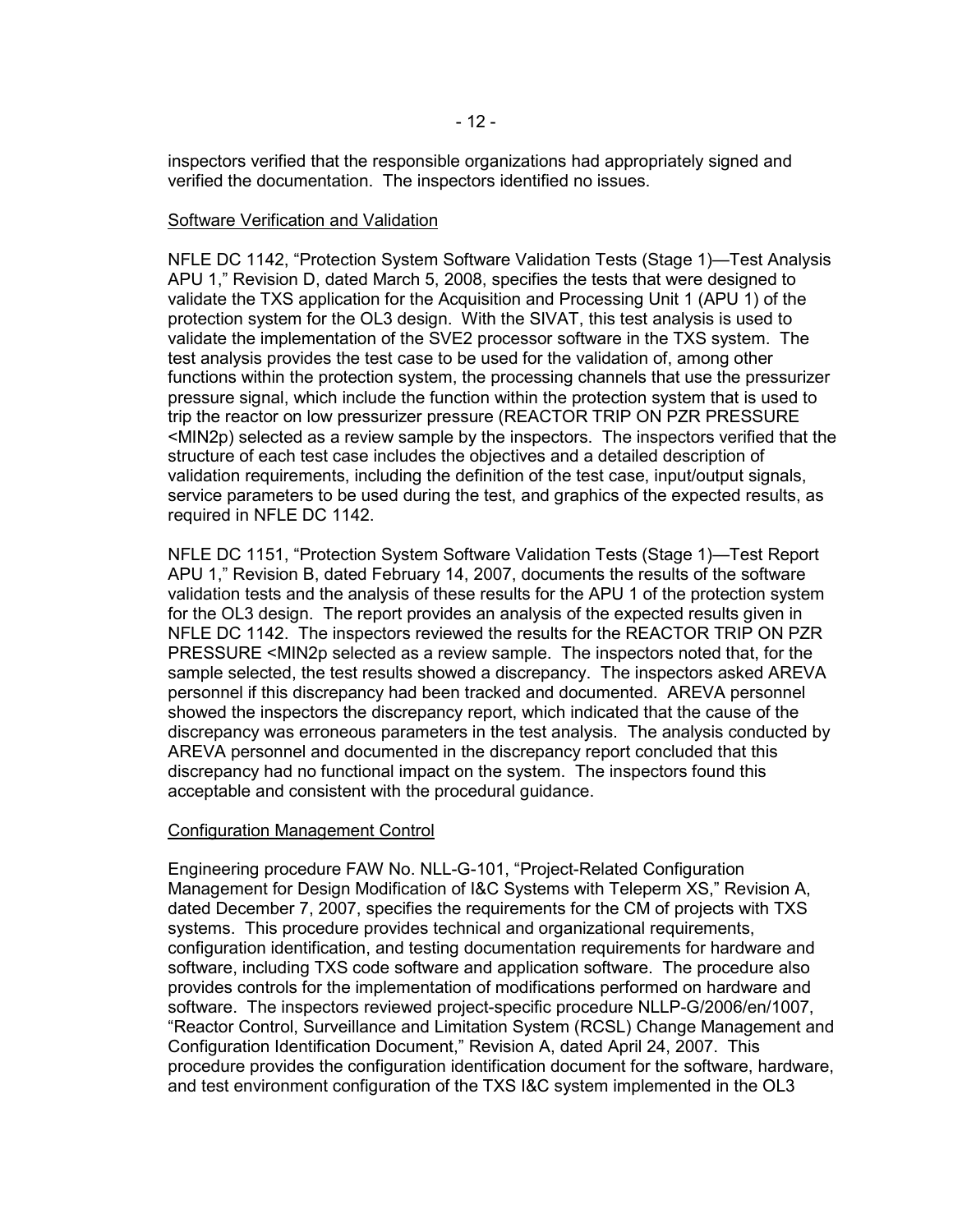RCSL system. The inspectors noted that changes are controlled via the tool LOPster, which is a database used by AREVA to document all hardware and software modifications on I&C systems. Changes are related to hardware/software components because of detection of errors, reported complaints from existing customers, changes or additions to task descriptions, or changes in system parameters. The inspectors identified no issues.

## Tour of TXS Integration Center

During the inspection, the inspectors toured the TXS Integration Center. Highlights of the tour included the observation of several cabinets for the OL3 project that are undergoing integration testing at the test bay, demonstration of the TXS platform implemented on a mockup control rod drive mechanism, detailed description of the TXS cabinet hardware components, demonstration of the QDS, and observation of software/hardware integration tests using a computer-aided testing system (ERBUS).

## c. Conclusions

The inspectors concluded that AREVA design control program requirements are consistent with the regulatory requirements of Criterion III of Appendix B to 10 CFR Part 50. Based on the limited sample of TXS platform and application design, CM, and testing documentation reviewed, the inspectors determined that the AREVA design control procedures were being effectively implemented.

# 3.2 PROCUREMENT CONTROL

# a. Inspection Scope

The inspectors reviewed the AREVA implementing policies and procedures that govern the procurement process. The inspectors also evaluated a limited sample of procurement packages for safety-related components to verify compliance with the program requirements and adequate implementation of those requirements.

b. Observations and Findings

# b.1 Policies and Procedures Governing Procurement

The inspectors reviewed the procedures governing the procurement of parts and services associated with the TXS program.

Subsection 4.4, "Purchasing," of Section 4, "Product Realization," of the AREVA "Plants Quality and Environment Management Manual" (QEM), Revision H, dated May 10, 2007, describes the process for development of purchase orders (POs) including a description of the procedure for purchasing materials and equipment, organizational roles and responsibilities, scope of purchase documentation, verification of purchased product, supplier surveillance, and control of production and service processes.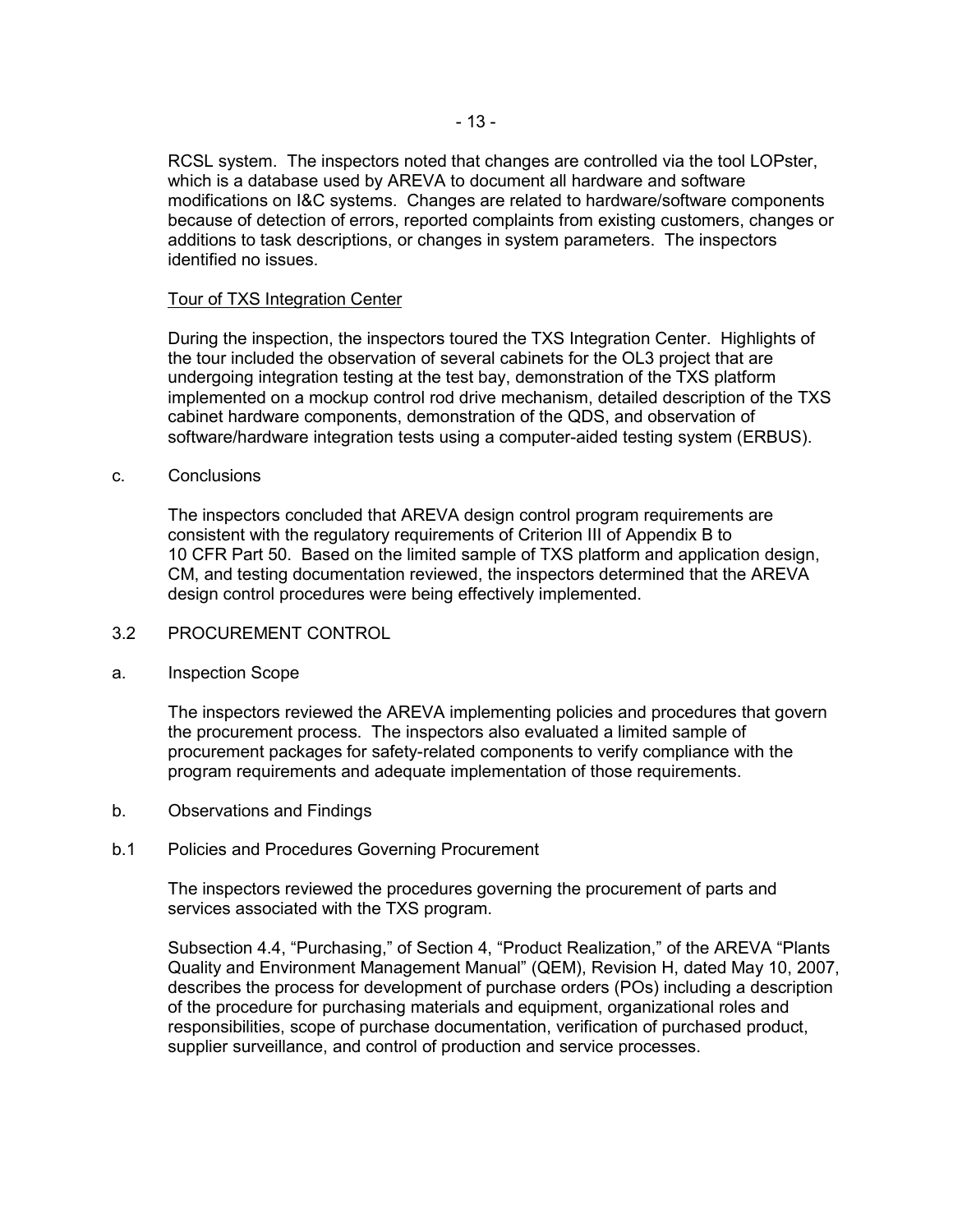QM-AW-405, "Quality Management for Purchase Orders," Revision E, dated April 4, 2007, describes the AREVA purchasing process requirements, which ensure that all procurement requirements for materials and parts used in the manufacturing of AREVA products, are adequately prepared, approved, and distributed. The requirements also ensure that materials, parts, and services conform to the technical and quality requirements specified for each of the respective AREVA products. This procedure applies to all AREVA external POs for safety-related products.

NLL-G-131, "Hardware Purchasing in the TELEPERM XS Product Business," Revision A, dated October 23, 2007, describes the procedures for the purchase of hardware, as well as the quality requirements for the TXS product line including the selection process for suppliers, identification of formal qualification requirements for suppliers, and receipt inspection of hardware delivered to AREVA. The procedure contains detailed formal checklists for each subprocess, which must be completed as part of the purchasing package.

Based on the inspectors' review, these policies and procedures provide sufficient guidance for the development and deployment of procurement documentation consistent with Appendix B to 10 CFR Part 50.

b.2 Implementation of the Procurement Process

The inspectors reviewed a limited sample of PO packages to verify that the packages were developed in accordance with the vendor's administrative requirements and to ensure that vendor personnel responsible for their preparation were knowledgeable about the procurement process requirements and adequately implemented those requirements.

## Purchase Orders Reviewed

The inspectors reviewed the following POs:

- PO217823, dated March 8, 2007—multiple module purchase contract to **Siemens**
- PO194835, dated January 25, 2006—manufacture of standard cable by FEAG
- PO194836, dated January 25, 2006—manufacture of TXS cabinet enclosures by FEAG

The inspectors reviewed the purchase orders writeup to verify technical and quality information, including identification of the engineering requirements for the purchased parts and components; the definition of scope of supply; and appropriate references to the technical and quality instructions, requirements, test requirements, and plans. The inspectors also confirmed that the POs properly identified the project managers' responsible for the procurement and their respective review and approval responsibilities; clearly defined the quality standards for the PO, consistent with industry standards including ISO-9001, "Quality Management System," dated December 2000,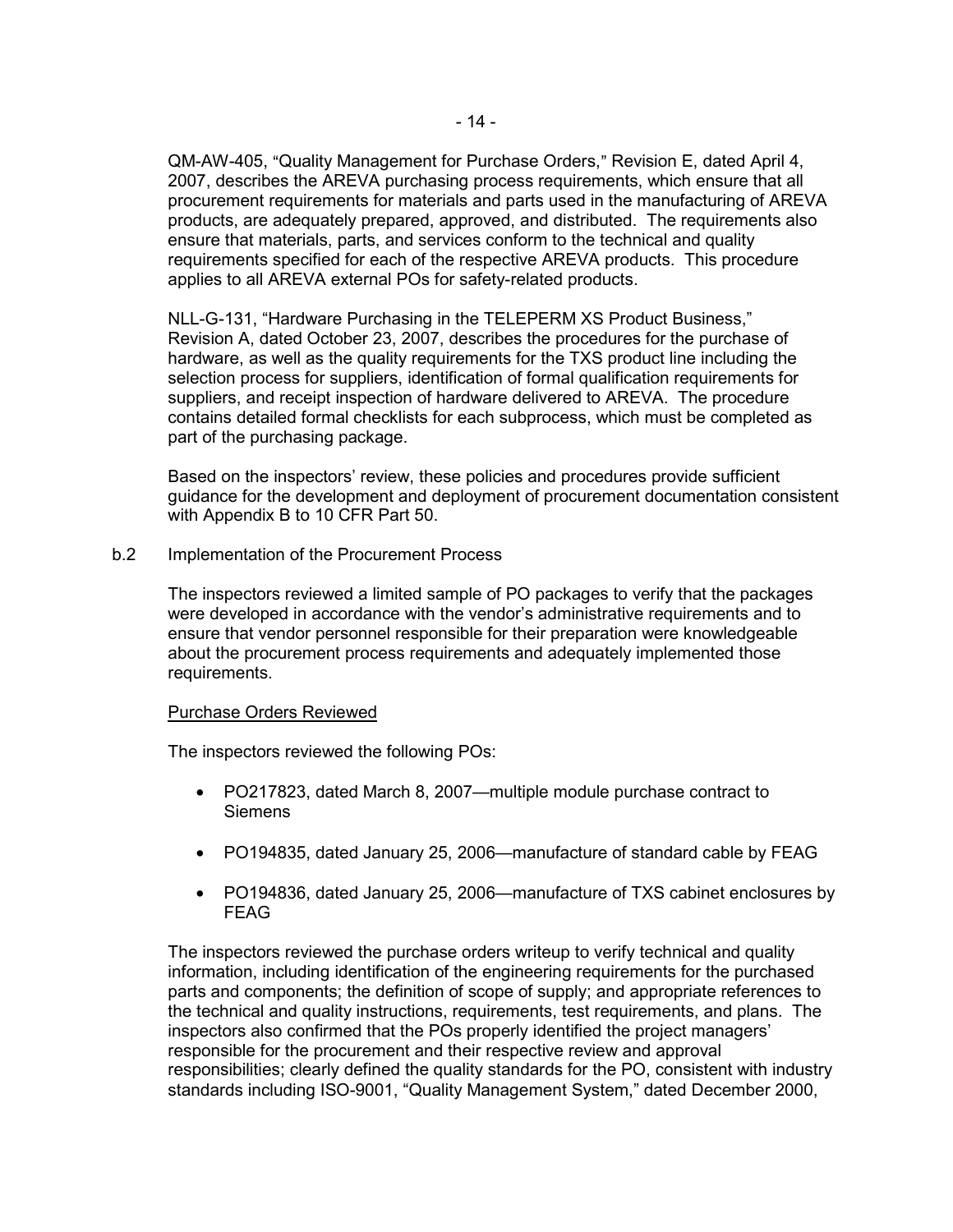Kerntechnischer Ausschuss, KTA-1401, "General Requirements Regarding Quality Assurance," dated June 1996, and Appendix B to 10 CFR Part 50; provided the chain of authority for the PO; and contained all required signatures. The inspectors verified that the POs contained adequate information identifying the required parts as safety-related and that the suppliers were currently approved vendors identified on the approved vendors list.

The inspectors did not identify any issues with the implementation of associated procurement procedures described in Section 3.2.b.1 of this report, nor with the quality, content, or detail provided in the PO packages requesting fabrication of these safetyrelated parts and components.

c. Conclusions

The inspectors concluded that the AREVA procurement control program requirements are consistent with the regulatory requirements of Criterion IV, "Procurement Document Control," of Appendix B to 10 CFR Part 50. Based on the limited sample reviewed, the inspectors also determined that the AREVA QEM and associated procurement control procedures were being effectively implemented.

## 3.3 CONTROL OF PURCHASED MATERIAL EQUIPMENT AND SERVICES

a. Inspection Scope

The inspectors evaluated a limited sample of vendor survey reports and auditor training and qualification information to verify compliance with the program requirements and adequate implementation of those requirements.

b. Observations and Findings

#### b.1 Policies and Procedures Governing Purchased Material Equipment and Services

The inspectors reviewed Subsection 5.2.2, "Audit," of Section 5, "Measurement Analysis and Improvement," of the AREVA QEM, Revision H, dated May 10, 2007, which describes the processes for collecting, analyzing, and identifying ways of improving product development and delivery. Section 5.2.2 describes the methods and responsibilities for planning and conducting both internal audits and vendor surveys, the frequency of audits and surveys, the responsibilities for corrective actions and verification of the actions taken, and the filing of audit reports.

QM-AW-301, "Qualification of Audit Personnel," Revision D, dated July 17, 2006, defines the process for qualifying auditors and leads auditors for AREVA, including the process for qualification and maintenance of the auditor qualification and requisite education, training, and experience necessary to perform the audit function.

QM-AW-402, "Supplier Assessment (QM/EM/Technical/Commercial)," Revision E, dated August 28, 2006, defines the methods to approve and assess performance of suppliers to maintain their approved vendor status. The procedure is applicable to all suppliers of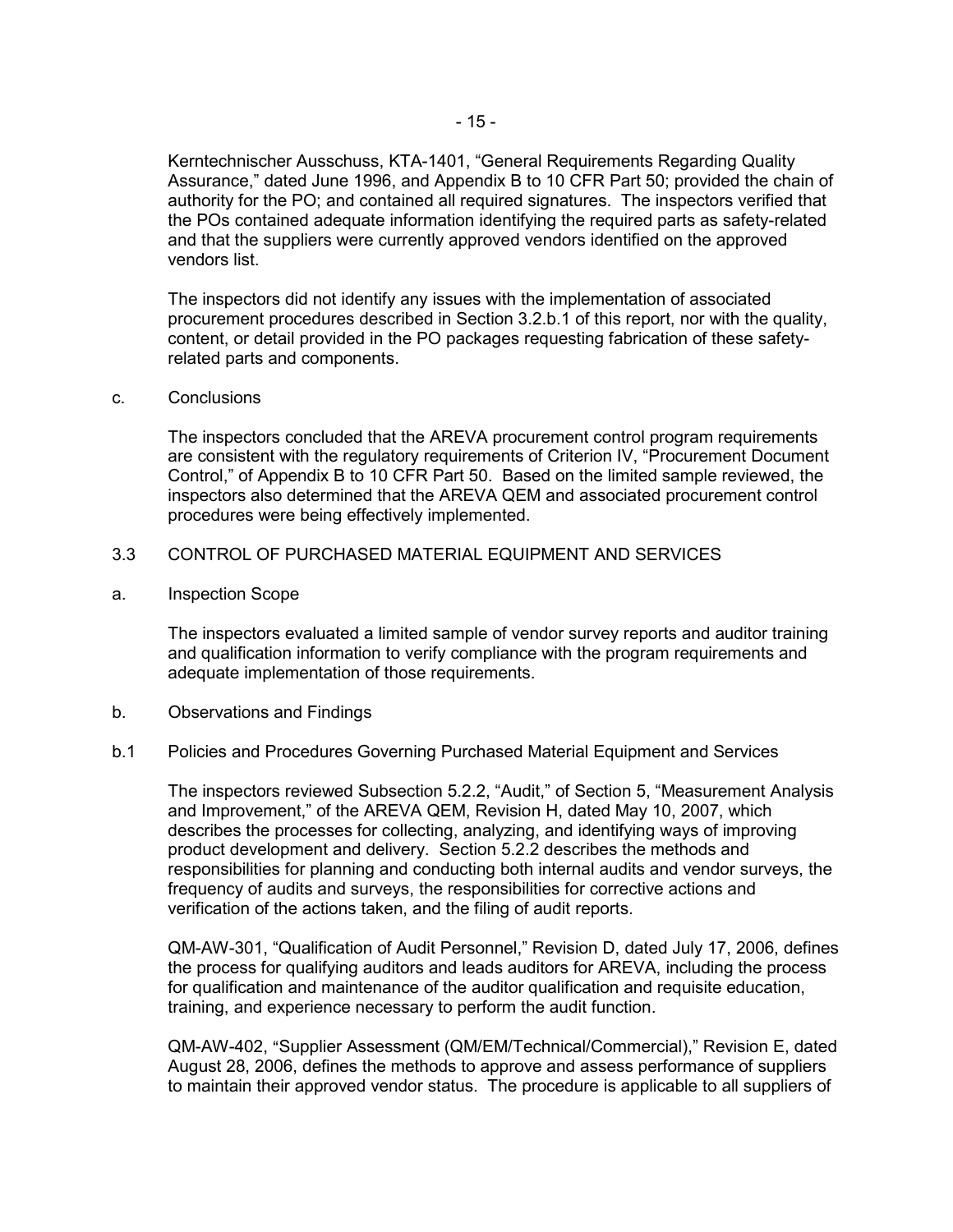products and services including hardware, software, design, maintenance, and installation.

b.2 Implementation of the Vendor Survey Process

The inspectors selected a sample of vendors from the AREVA approved vendors list for the review of vendor survey reports. The inspectors reviewed the most recent audit report for all suppliers for the TXS system. The inspectors reviewed the following vendor survey reports:

- Siemens AG I&S EDM (SEQ-G/2007/en/0059), dated August 8, 2007 manufacturer of TXS modules
- Phoenix Contact GmbH & Co. (NGLTH/2005/de/0120), dated December 14, 2005—Manufacturer of interfacing components with the TXS modules
- FEAG GmbH (NGLTH/2005/de/0119), dated December 9, 2005—manufacturer of TXS cabinets
- Industrianlagen-Betriebsgesellschaft mbH (SEQ-G/2007/en/0098), dated December 7, 2007—supplier of testing services

The inspectors confirmed that the audit reports contained a review for each of the relevant QA criteria contained in Appendix B to 10 CFR Part 50 for the activities performed by the individual suppliers and documentation of pertinent supplier guidance associated with each criterion. Additionally, for each criterion, the AREVA survey team reviewed and documented at least one implementation example to confirm proper program implementation by the supplier. The inspectors confirmed that the audit report described recommendations and nonconformances identified during the supplier audits. The vendor noted that if those items were not adopted or adequately resolved, then nonconformance reports (NCRs) would be written for the issue and evaluated by AREVA. However, the inspectors identified that these NCRs are not tracked in a formal centralized manner; rather they are tracked only within the audit report and their disposition is the responsibility of the audit lead. The audit reports are kept open until the audit leader reviews and closes all NCRs. Although the audit leader is responsible for confirming that NCR issues from audits are resolved, the process does not provide a systematic method for the review of corrective actions to determine if they are being completed in a timely fashion. Additionally, the process does not provide for a systematic evaluation of all NCRs from supplier audits to determine if common issues are being identified or if measures are effective in precluding recurrence of the deficiencies.

For example, in the audit report Siemens AG I&S EDM (SEQ-G/2007/en/0059), dated August 8, 2007, a nonconformance was written to develop a specific QA plan for nuclear power plant orders which cover all relevant quality management requirements. The audit report noted that the closure of this NCR was scheduled for August 24, 2007; however, as of March 11, 2008, the issue remained open. When questioned about this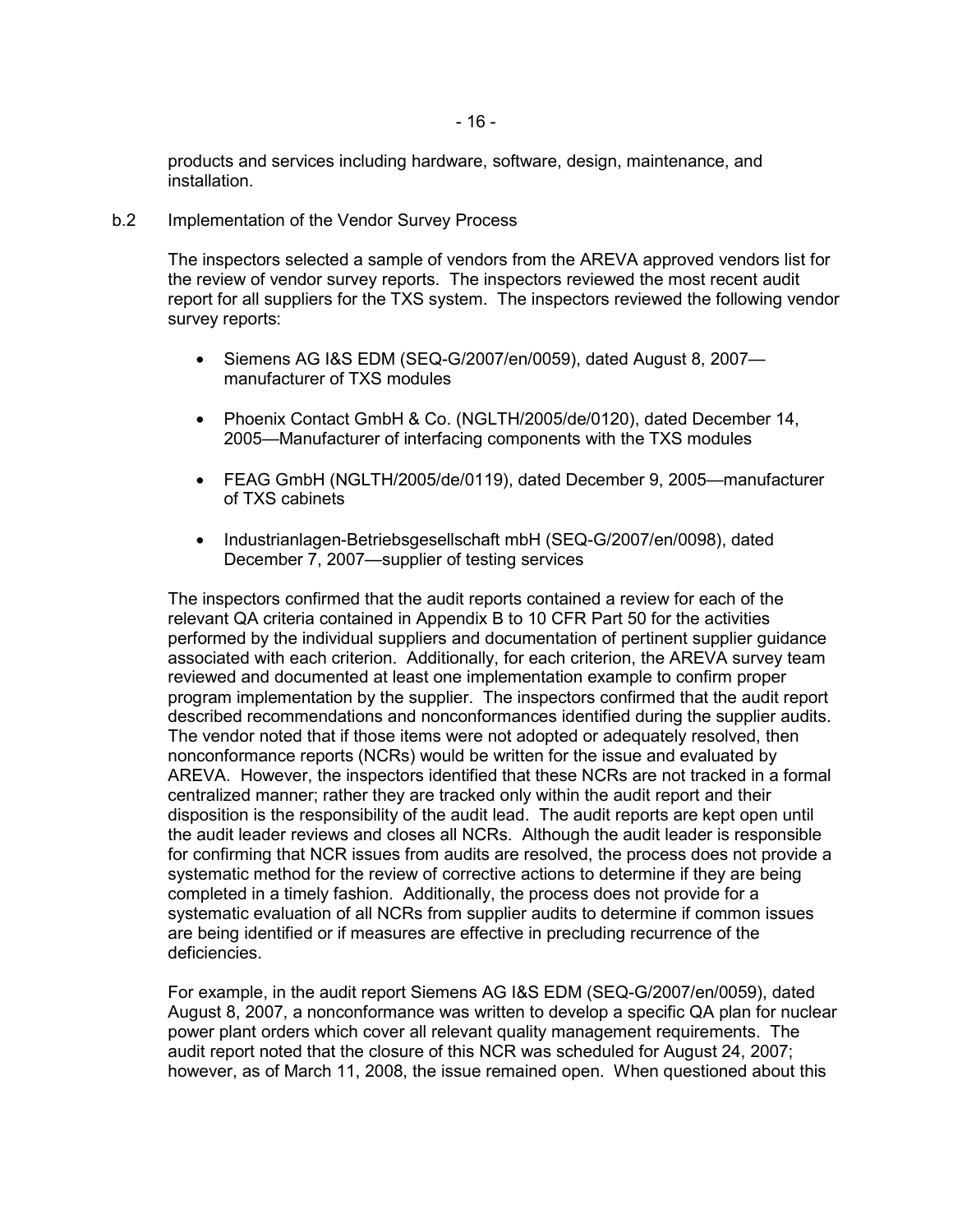apparent discrepancy, the vendor was unable to verify the status of the NCR until the audit team leader reviewed the audit file and found that Revision B of the audit report, issued in February 2008, provided closure of the NCR.

The inspectors determined that neither the QEM nor the associated procurement supplier assessment procedures described in Section 3.3.b.1 of this report contain adequate provisions for addressing nonconformances or corrective actions for issues identified through supplier audits. The inspectors identified this issue as Nonconformance 99901371/2008-201-01.

b.3 Auditor Training and Qualification

The inspectors reviewed the qualification records for a sample of lead auditors and auditors. The inspection team verified that all auditors and audit team leads had met the requirements and that all audit team leads had performed at least one audit in the last 12 months to maintain their qualification in accordance with program requirements. Documentation supporting the qualification of each auditor and lead auditor was well detailed and provided strong evidence to support the finding that qualification requirements for each auditor had been successfully completed and maintained current.

c. Conclusions

Except for the issue identified as Nonconformance 99901371/2008-201-01, the inspectors concluded that the AREVA program requirements are consistent with the regulatory requirements of Criterion VII, "Control of Purchased Equipment, Material, and Services," of Appendix B to 10 CFR Part 50. Based on the limited sample reviewed, the inspectors also determined that the AREVA QEM and associated procurement control procedures were being effectively implemented.

## 3.4 NONCONFORMANCE AND CORRECTIVE ACTIONS

a. Inspection Scope

The inspectors reviewed the AREVA QEM and implementing policies and procedures that govern the corrective action process. The inspectors also evaluated a limited sample of NCR datasheets and corrective action reports (CARs) associated with the TXS program to verify compliance with the program requirements and adequate implementation of those requirements.

- b. Observations and Findings
- b.1 Policies and Procedures for the Control of Nonconformances and Corrective Action

The inspectors reviewed Subsections 5.3, "Control of Nonconforming Product," and 5.5, "Improvement," of Section 5, "Measurement Analysis and Improvement," of the AREVA QEM, Revision H, dated May 10, 2007, which describe the nonconformance and corrective action processes for AREVA. The document describes the process for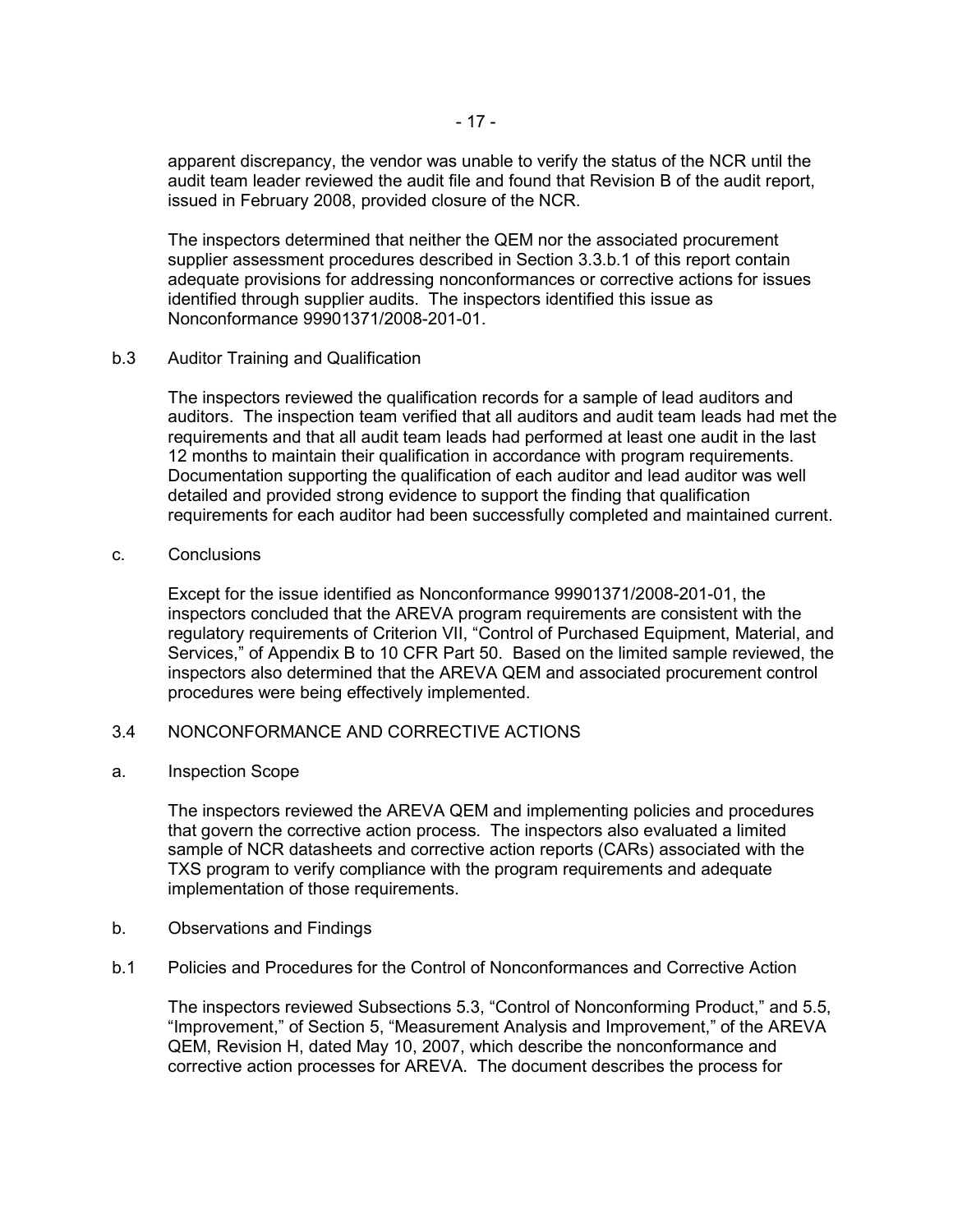identifying, documenting, segregating, evaluating, and handling nonconformances, as well as describing the notification of affected organizations and customers.

QM-AW-503, Revision E, dated October 17, 2007, defines responsibilities and procedures for handling nonconformances in supplies and services for nuclear facilities. The procedure describes the process for identifying, evaluating, reporting, and correcting nonconformances. The procedure contains multiple process flow diagrams and sample reporting forms that further describe and govern the nonconformance and corrective action processes.

The inspectors determined that Section 1.3, "Definitions," of QM-AW-503, contained a definition of nonconformance that permitted identified nonconformances to go unreported if the nonconformance could be corrected within the "same processing phase." The inspectors discussed the rationale of this remark with the vendor, and although it was not the intent of the vendor to exclude identified nonconformances from being processed within the NCR program, the procedure explicitly allowed for such actions. The inspectors identified this issue as Nonconformance 99901371/2008-201- 02.

#### b.2 Review of Deviation Reports

The AREVA process for identifying and documenting nonconformances is implemented via NCRs in accordance with Appendix 3, "Nonconformance Notification," to QM-AW-503. The inspectors reviewed the database log of NCRs for all issues associated with the TXS platform and applications and sampled several NCRs concerning suppliers who furnished materials for the manufacture of the TXS applications. In addition, the inspectors discussed the nonconformance process with the vendor including the establishment and roles of the nonconformance team (NCT) responsible for reviewing all potential nonconformances generated against the program. The NCT, which convenes every 6 weeks to review NCRs, comprises quality and project managers and technical subject matter experts with TXS experience. The inspectors noted that each NCR contains a detailed description of the concern and at least one proposed corrective action associated with the identified deficiency. The inspectors verified that the NCRs include the appropriate review and signoff and, when applicable, verified that each corrective action is assigned to an organization lead responsible for its completion.

#### b.3 Implementation of Corrective Action Program

The inspectors reviewed a sample of corrective actions associated with the database log of NCRs for the TXS platform and applications and additional corrective actions identified as a result of the AREVA audits of selected suppliers.

The inspectors noted that although most of the corrective actions had been completed in a timely manner, several remained open beyond the initial assigned due date. The inspectors discussed this with the vendor and determined that QM-AW-503 did not explicitly define the process for ensuring timely closure of corrective actions. As described by the vendor, if the due date for a corrective action is not met, the NCT will contact the responsible person with a reminder to complete the work. At that time, a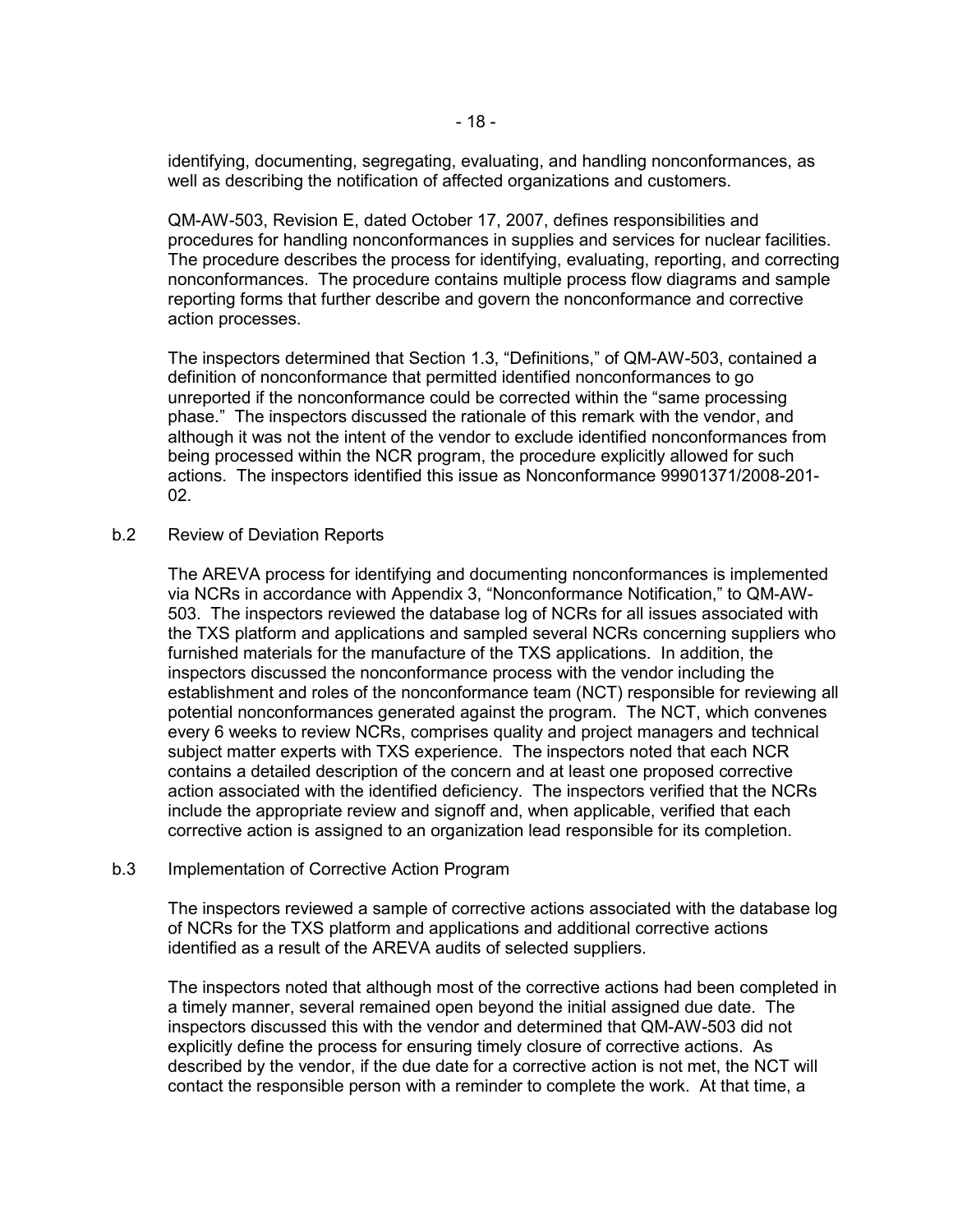new due date is established for closure of the corrective action. Although the NCT maintains a list of all corrective actions, the vendor's program does not provide a systematic method or adequate guidance for the review of corrective actions to determine if they are being completed in a timely fashion and are effective in precluding recurrence of the deficiencies. The inspectors identified this issue as an example of Nonconformance 99901371/2008-201-03.

In addition, the inspectors determined that the vendor did not have any formal method or adequate guidance for establishing the significance level or priority for nonconformances and their associated corrective actions. During the inspection, the vendor initiated an NCR to address these deficiencies (NCR 2008 015). At the conclusion of the inspection, this NCR remained open. The inspectors identified this issue as an example of Nonconformance 99901371/2008-201-03.

## c. Conclusions

Except for the examples identified in Nonconformances 99901371/2008-201-02 and 99901371/2008-201-03, the inspectors concluded that the AREVA control of nonconformances and corrective action program requirements are consistent with the regulatory requirements of Criterion XV, "Nonconforming Materials, Part, or Components," and Criterion XVI, "Corrective Action," of Appendix B to 10 CFR Part 50. Based on the limited sample reviewed, the inspectors determined that the AREVA QEM and associated nonconformance and corrective action procedures were being effectively implemented.

## 3.5 10 CFR PART 21 PROGRAM

a. Inspection Scope

The inspectors reviewed the AREVA QEM and implementing policies and procedures that govern the 10 CFR Part 21 process. The inspectors also sampled the vendor's 10 CFR Part 21 program implementation activities.

- b. Observations and Findings
- b.1 10 CFR Part 21 Procedure

QM-AW-502, "Process and Reporting of Defects and Noncompliance of Contracts under 10CFR21," dated November 14, 2006, outlines the process used at AREVA for the reporting of defects and nonconformance discovered by the vendor or reported to the vendor by its suppliers or customers.

The procedure provides for the review of such deviations by a group consisting of the organization manager of the affected area and the head of the quality management system. The group decides whether the deviation is a defect or noncompliance and uses the standard NCR form provided in QM-AW-503 to document its decision, along with the supporting documentation to substantiate the decision. The group then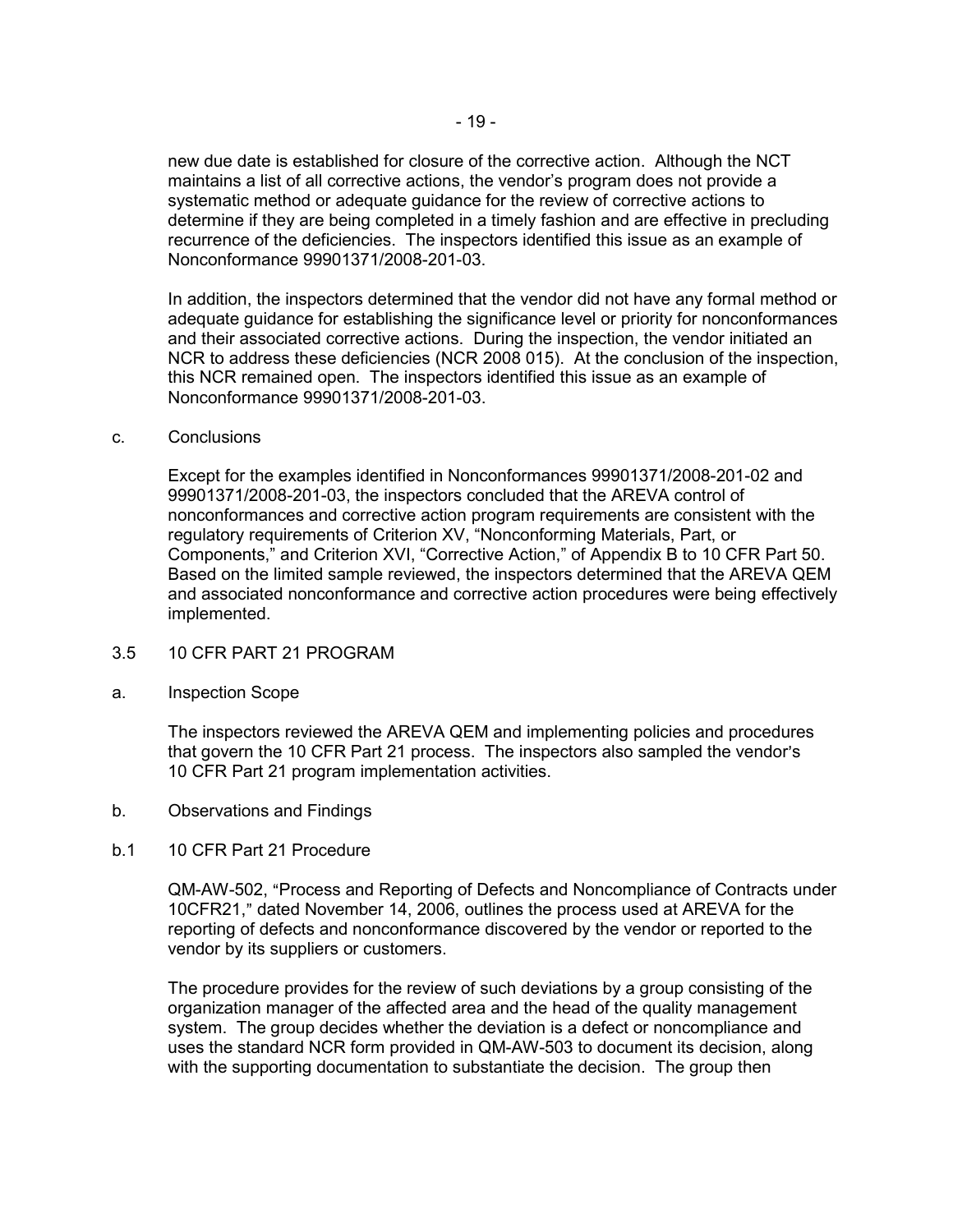compiles the results of the review into a report and submits the report to the customer within 48 hours of determining that a defect exists.

The inspectors reviewed QM-AW-502 and QM-AW-503 and discussed the 10 CFR Part 21 process with members of the vendor's management and technical staff. Additionally, the inspectors reviewed the vendor's electronic NCR database and confirmed that procedural guidance was adequate to initiate the 10 CFR Part 21 process when an NCR was written that could have an impact on a U.S. facility or a customer of AREVA providing equipment or services to a U.S. facility.

#### b.2 10 CFR Part 21 Implementation

The inspectors sampled the vendor's 10 CFR Part 21 program implementation activities to ensure that the NCR process was effective in identifying and evaluating conditions adverse to quality that may require entry into the 10 CFR Part 21 process. The inspectors discussed the AREVA 10 CFR Part 21 program with the head of the quality management system and various QA and technical staff and inquired as to how a nonconformance identified as a condition adverse to quality in an NCR would be evaluated under this program. The inspectors determined that QM-AW-502 and QM-AW-503 contain adequate procedural guidance to initiate the 10 CFR Part 21 process when an NCR is written, and the vendor's staff was knowledgeable about the conditions that would warrant a 10 CFR Part 21 evaluation. However, the inspectors determined that neither QM-AW-502 or QM-AW-503 contain adequate provisions for the evaluation, as defined in 10 CFR Part 21, of deviations and failures to comply associated with substantial safety hazards for issues identified in the AREVA NCR process. In addition, the inspectors determined that QM-AW-502 does not specify adequate requirements for notifying the Commission when information reasonably indicates a failure to comply or a defect in accordance with 10 CFR Part 21.21(d)(5). The inspectors identified this issue as Violation 99901371/2008-201-01.

During the inspection, AREVA issued NCR 2008 014, dated March 13, 2008, which describes the deficiencies in the QM-AW-502 procedure and requires the performance of a formal review and revision of the procedure to address the identified deficiencies. At the conclusion of the inspection, this NCR remained open.

#### c. Conclusions

Except for the issue identified in Violation 99901371/2008-201-01, the inspectors concluded that the AREVA 10 CFR Part 21 program requirements are consistent with the regulatory requirements.

## 4.0 MANAGEMENT MEETINGS AND PERSONNEL CONTACTED

## 4.1 ENTRANCE AND EXIT MEETINGS

In the entrance meeting on March 10, 2008, the inspectors discussed the scope of the inspection, outlined the areas to be inspected, and established interfaces with the AREVA Senior Vice-President I&C and Electrical Systems and several staff personnel.